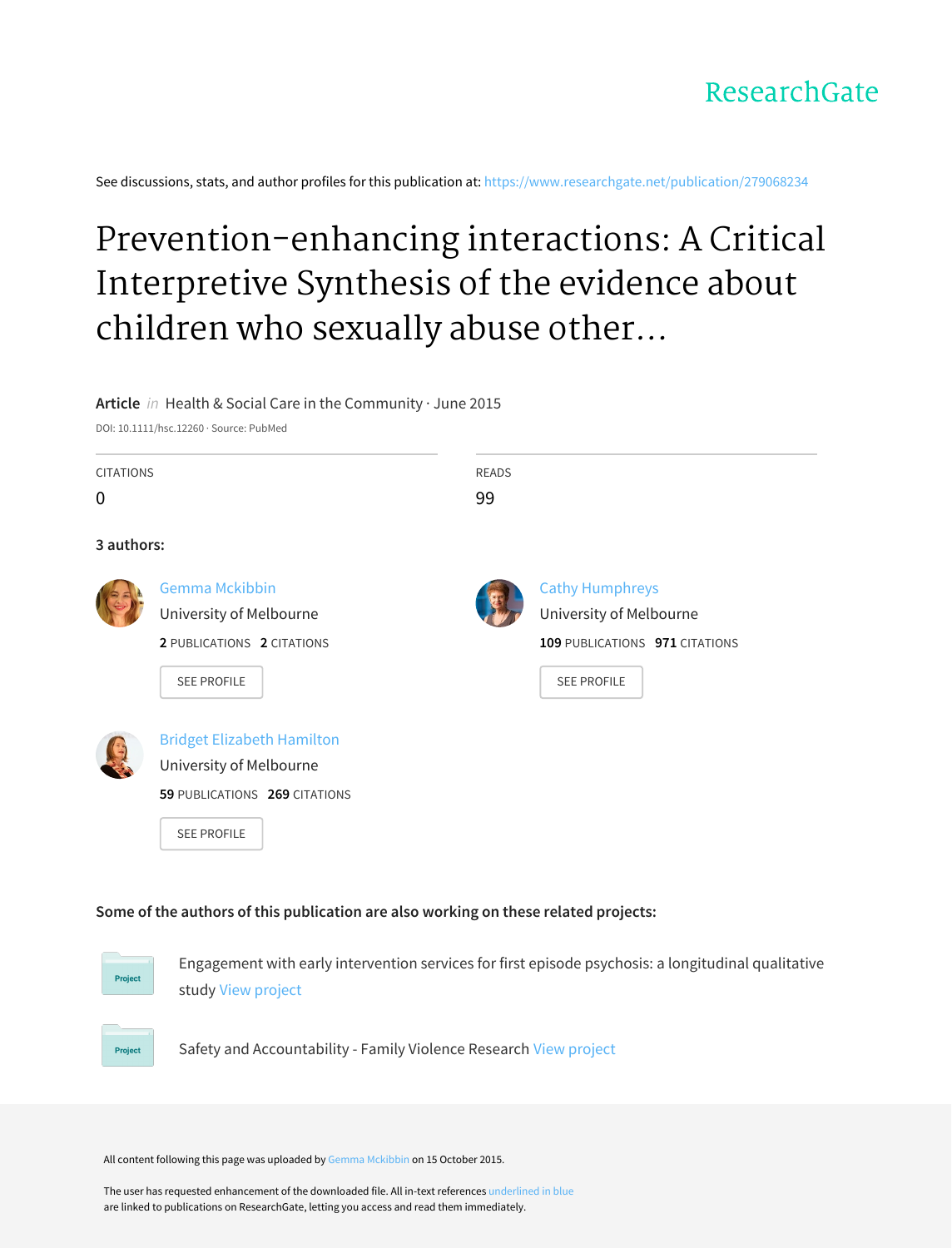Health and Social Care in the Community (2015) doi: 10.1111/hsc.12260

#### Review

### Prevention-enhancing interactions: a Critical Interpretive Synthesis of the evidence about children who sexually abuse other children

Gemma McKibbin ва  ${\rm (Hons)}^1,$  Cathy Humphreys <code>PhD $^1$ </code> and Bridget Hamilton <code>PhD $^2$ </code>

<sup>1</sup>Department of Social Work, University of Melbourne, Melbourne, Victoria, Australia and <sup>2</sup>School of Nursing, University of Melbourne, Melbourne, Victoria, Australia

Accepted for publication 5 May 2015

#### Correspondence

Gemma McKibbin Department of Social Work University of Melbourne Alan Gilbert Building, 161 Barry Street Carlton, Victoria 3053, Australia E-mail: mckg@student.unimelb.edu. au

#### What is known about this topic

- Approximately, half of all child sexual abuse is carried out by other children and young people.
- Evidence related to the prevention of sexually abusive behaviour spans research, policy and practice material from a multiplicity of disciplines.
- It is unclear how policy makers and practitioners can draw upon the evidence to strengthen the prevention agenda.

#### What this paper adds

- Five relatively siloed domains operate in the evidence about the prevention of sexually abusive behaviour: characteristics, causes, communications, interventions and treatments.
- Opportunities for prevention can be found at the points of interaction among the different evidence domains, and between these domains and the public health model of prevention.
- These opportunities can be used as a guide for policy makers and practitioners to enhance the current sexually abusive behaviour prevention agenda.

#### Abstract

There is a growing interest in English-speaking jurisdictions, including Australia, North America, Canada, the United Kingdom and New Zealand, about the prevention of sexual abuse perpetrated by children against other children. The aim of this review was to identify opportunities for research, policy and practice which could enhance the prevention agenda relating to the perpetration of sexual abuse by children through conducting a Critical Interpretive Synthesis. Eleven electronic databases were searched in the period from 22 April to 23 May 2013 and included: SocINDEX, Social Services Abstracts, Applied Social Sciences Index and Abstracts, Family and Society Studies Worldwide, Project Muse, PsychINFO, Family and Society Plus, Jstor, Expanded Academic ASAP, Web of Science and Google Scholar. Key individual journals were also searched, including Child Abuse and Neglect and the Journal of Interpersonal Violence, as well as the grey literature. The search was guided by the research question: How could the prevention agenda relating to sexual abuse perpetrated by children be enhanced? The systematic literature search yielded 3323 titles, and 34 of these papers were included in the final synthesis. The authors identified five domains operating in the evidence base: characteristics, causes, communications, interventions and treatments. A synthesising construct emerged from the review: preventionenhancing interactions. This construct referred to the potential for enhancing the prevention agenda which exists as the evidence domains interact with one another, and with the public health model of prevention. The authors consider this review to be a timely contribution to the current agenda pertaining to sexual abuse perpetrated by children. It provides researchers, policy makers and practitioners in the field with an evidence-informed conceptualisation of opportunities for enhancing prevention work.

Keywords: children, Critical Interpretive Synthesis, intervention, juvenile sex offenders, perpetrators, prevention, qualitative systematic review, sexual abuse

#### Introduction

Sexual abuse of children has been increasingly recognised by researchers and policy makers as a problem in English-speaking jurisdictions over the past decade, including Australia, North America, Canada, the United Kingdom and New Zealand. Abuse has negative long-term impacts on victims, including increased suicidal ideation and post-traumatic stress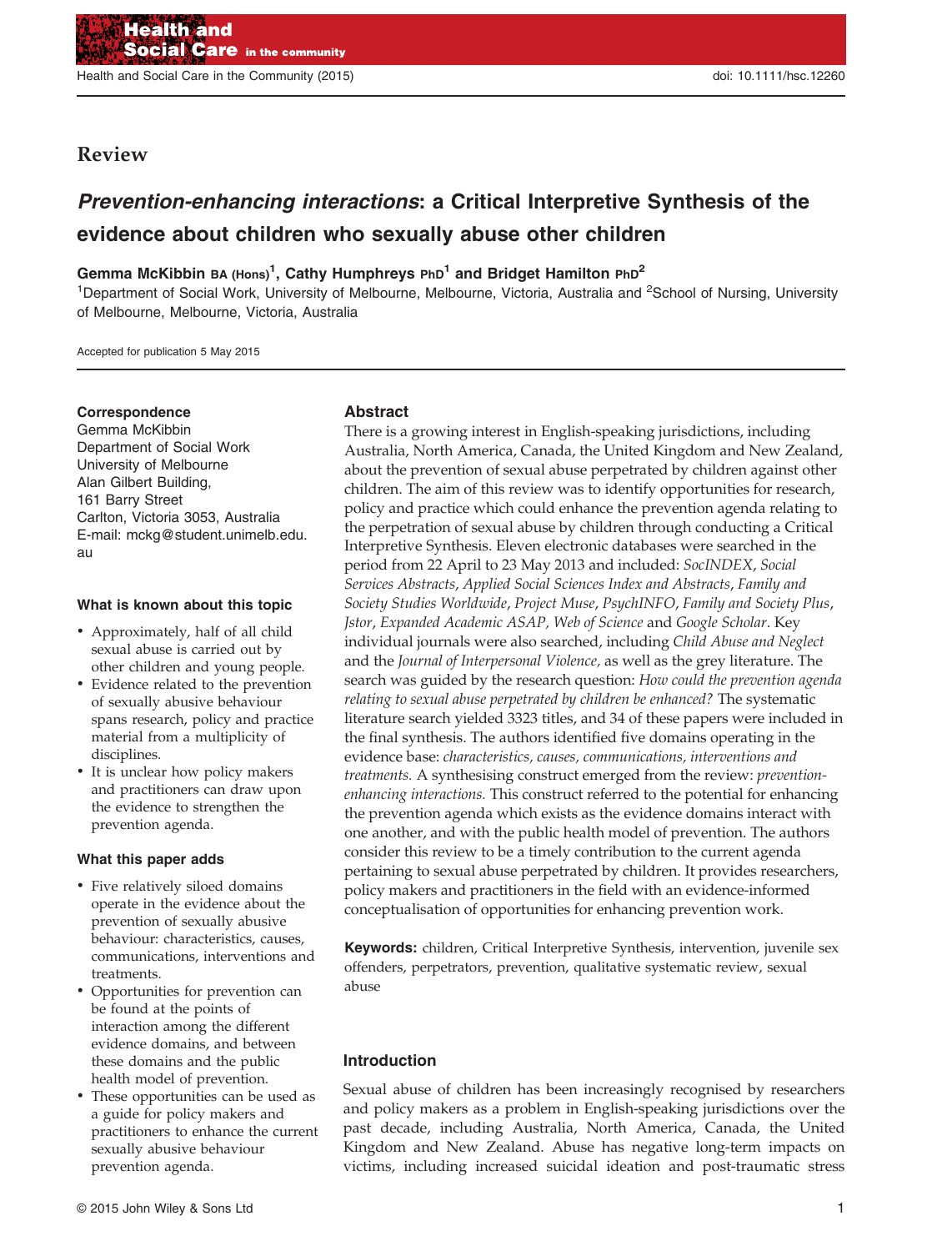disorder ([Paolucci](https://www.researchgate.net/publication/12095737_A_Meta-Analysis_of_The_Published_Research_on_The_Effects_of_Child_Sexual_Abuse?el=1_x_8&enrichId=rgreq-ce9b6f40ffd378a615ee4c3b6dcd8df2-XXX&enrichSource=Y292ZXJQYWdlOzI3OTA2ODIzNDtBUzoyODQ2ODA4MzExNjAzMjBAMTQ0NDg4NDYwNzA2Mw==) et al. 2001). This link between sexual abuse and trauma reflects a broader trend in the child welfare literature which recognises the traumatic effects of all forms of abuse on individuals throughout the life course ([Finkelhor](https://www.researchgate.net/publication/6562554_Polyvictimization_and_trauma_in_a_national_longitudinal_cohort?el=1_x_8&enrichId=rgreq-ce9b6f40ffd378a615ee4c3b6dcd8df2-XXX&enrichSource=Y292ZXJQYWdlOzI3OTA2ODIzNDtBUzoyODQ2ODA4MzExNjAzMjBAMTQ0NDg4NDYwNzA2Mw==) et al. 2007).

It is difficult to measure the scope of child sexual abuse because much of it is thought to go unreported (Tarczon & Quadara 2012). Globally, it was documented by the United Nations Commission on Human Rights that up to 36% of girls and 29% of boys have experienced child sexual abuse (World Health Organisation 2001). In addition, a meta-analysis of child sexual abuse prevalence studies across 65 countries found that 1 in 5 women, and 1 in 12 men, reported sexual abuse before the age of 18 [\(Pereda](https://www.researchgate.net/publication/24282867_The_prevalence_of_child_sexual_abuse_in_community_and_student_samples_A_meta-analysis?el=1_x_8&enrichId=rgreq-ce9b6f40ffd378a615ee4c3b6dcd8df2-XXX&enrichSource=Y292ZXJQYWdlOzI3OTA2ODIzNDtBUzoyODQ2ODA4MzExNjAzMjBAMTQ0NDg4NDYwNzA2Mw==) [et](https://www.researchgate.net/publication/24282867_The_prevalence_of_child_sexual_abuse_in_community_and_student_samples_A_meta-analysis?el=1_x_8&enrichId=rgreq-ce9b6f40ffd378a615ee4c3b6dcd8df2-XXX&enrichSource=Y292ZXJQYWdlOzI3OTA2ODIzNDtBUzoyODQ2ODA4MzExNjAzMjBAMTQ0NDg4NDYwNzA2Mw==) al. 2009), while in Australia, the 2005 Personal Safety Survey conducted by the Australian Bureau of Statistics found that 12% of female participants and 4.5% of male participants experienced sexual abuse before the age of 15 (Tarczon & Quadara 2012).

Research indicates that in North America and the United Kingdom, rates of substantiated child sexual abuse have declined (Radford et al. 201[1, Vizard](https://www.researchgate.net/publication/235519108_Practitioner_Review_The_victims_and_juvenile_perpetrators_of_child_sexual_abuse_-_assessment_and_intervention?el=1_x_8&enrichId=rgreq-ce9b6f40ffd378a615ee4c3b6dcd8df2-XXX&enrichSource=Y292ZXJQYWdlOzI3OTA2ODIzNDtBUzoyODQ2ODA4MzExNjAzMjBAMTQ0NDg4NDYwNzA2Mw==) [2013](https://www.researchgate.net/publication/235519108_Practitioner_Review_The_victims_and_juvenile_perpetrators_of_child_sexual_abuse_-_assessment_and_intervention?el=1_x_8&enrichId=rgreq-ce9b6f40ffd378a615ee4c3b6dcd8df2-XXX&enrichSource=Y292ZXJQYWdlOzI3OTA2ODIzNDtBUzoyODQ2ODA4MzExNjAzMjBAMTQ0NDg4NDYwNzA2Mw==)). However, this is not the case in Australia ([Walsh](https://www.researchgate.net/publication/229324520_Mother-Child_Communication_about_Sexual_Abuse_Prevention?el=1_x_8&enrichId=rgreq-ce9b6f40ffd378a615ee4c3b6dcd8df2-XXX&enrichSource=Y292ZXJQYWdlOzI3OTA2ODIzNDtBUzoyODQ2ODA4MzExNjAzMjBAMTQ0NDg4NDYwNzA2Mw==) et al. 2012), where sexual abuse accounted for 12% of all substantiated cases of child abuse and neglect across Australia during the 2011–2012 reporting period (Australian Institute of Health and Welfare 2013).

Australian literature estimates that 50% of all sexual abuse is perpetrated by other children (Boyd & Bromfield 2006), whereas the UK National Society for the Prevention of Cruelty to Children found a higher percentage of perpetration of sexual abuse by other children: 65.9% (Radford et al. 2011). For the purpose of this review, children are defined as between the ages of 0 and 18 years as recognised by the Victorian Government, Australia, the jurisdiction in which this review was undertaken (Children, Youth and Families Act 2005). Sexual abuse by children against other children may involve patterns of coercion, violence and control, and behaviours may include: exposure of genitals, peeping, masturbation, oral sex, penetration of the anus or vagina using a penis, finger or other object, and exposure to pornography (Pratt et al. 2012).

In the past decade, the prevention of child sexual abuse has been positioned within a public health framework. Internationally, this trend is reflected in the World Health Organisation's policy Preventing child maltreatment: A guide to taking action and generating evidence (2006) and in North America's National Plan to Prevent the Sexual Abuse and Exploitation of Children developed by the National Coalition to Prevent Child Sexual Abuse and Exploitation (2012). In Australia, it is reflected in the Coalition of Australian government's policy entitled Protecting Children is Everyone's Business: National Framework for Protecting Australia's Children 2009–2020 (2009).

The public health model of prevention as applied to child welfare requires the development of intervention initiatives at three levels: primary, secondary and tertiary. The tertiary strategies provide a statutory and service delivery response to individuals and families when abuse has already occurred. The secondary intervention targets individuals and families who show early signs of abuse. The primary prevention refers to universally targeted initiatives which aim to stop abuse before it occurs (Bromfield & Holzer 2008). The public health model of prevention is underpinned by an ecological model of human experience, which presents the individual as nested within the layers of family, community and society more generally (Carmody 2009).

This review explored evidence about the prevention of sexual abuse by children against other children. Its aim was to identify opportunities for further research, policy and practice work which could be undertaken in order to enhance the prevention agenda relating to the perpetration of sexual abuse by children.

#### Method

The authors undertook a Critical Interpretive Synthesis, which is a method of systematic literature review developed by Dixon-Woods et al. (2006). The method involves sampling a broad range of literature relating to a research question, to which it takes an iterative approach. In addition, the method typically problematises the various disciplinary traditions underpinning each paper. It also adopts a particular style of quality appraisal in that it prioritises papers which are judged potentially to make a contribution to the development of a theory which provides an answer to the research question. This is in contrast with the quality appraisal strategies underpinning aggregative reviews, which draw upon the traditional hierarchy of research designs ([Barnett-Page &](https://www.researchgate.net/publication/26732677_Methods_for_the_synthesis_of_qualitative_research_A_critical_review?el=1_x_8&enrichId=rgreq-ce9b6f40ffd378a615ee4c3b6dcd8df2-XXX&enrichSource=Y292ZXJQYWdlOzI3OTA2ODIzNDtBUzoyODQ2ODA4MzExNjAzMjBAMTQ0NDg4NDYwNzA2Mw==) [Thomas 2009](https://www.researchgate.net/publication/26732677_Methods_for_the_synthesis_of_qualitative_research_A_critical_review?el=1_x_8&enrichId=rgreq-ce9b6f40ffd378a615ee4c3b6dcd8df2-XXX&enrichSource=Y292ZXJQYWdlOzI3OTA2ODIzNDtBUzoyODQ2ODA4MzExNjAzMjBAMTQ0NDg4NDYwNzA2Mw==)).

Critical Interpretive Synthesis is epistemologically positioned between interpretivist and constructivist approaches to social research. Such a position means that the method acknowledges that there is no one objective reality which can be discovered via an empirical process. However, the method does not go so far as to reject the possibility of generating a theory which can provide an answer to a research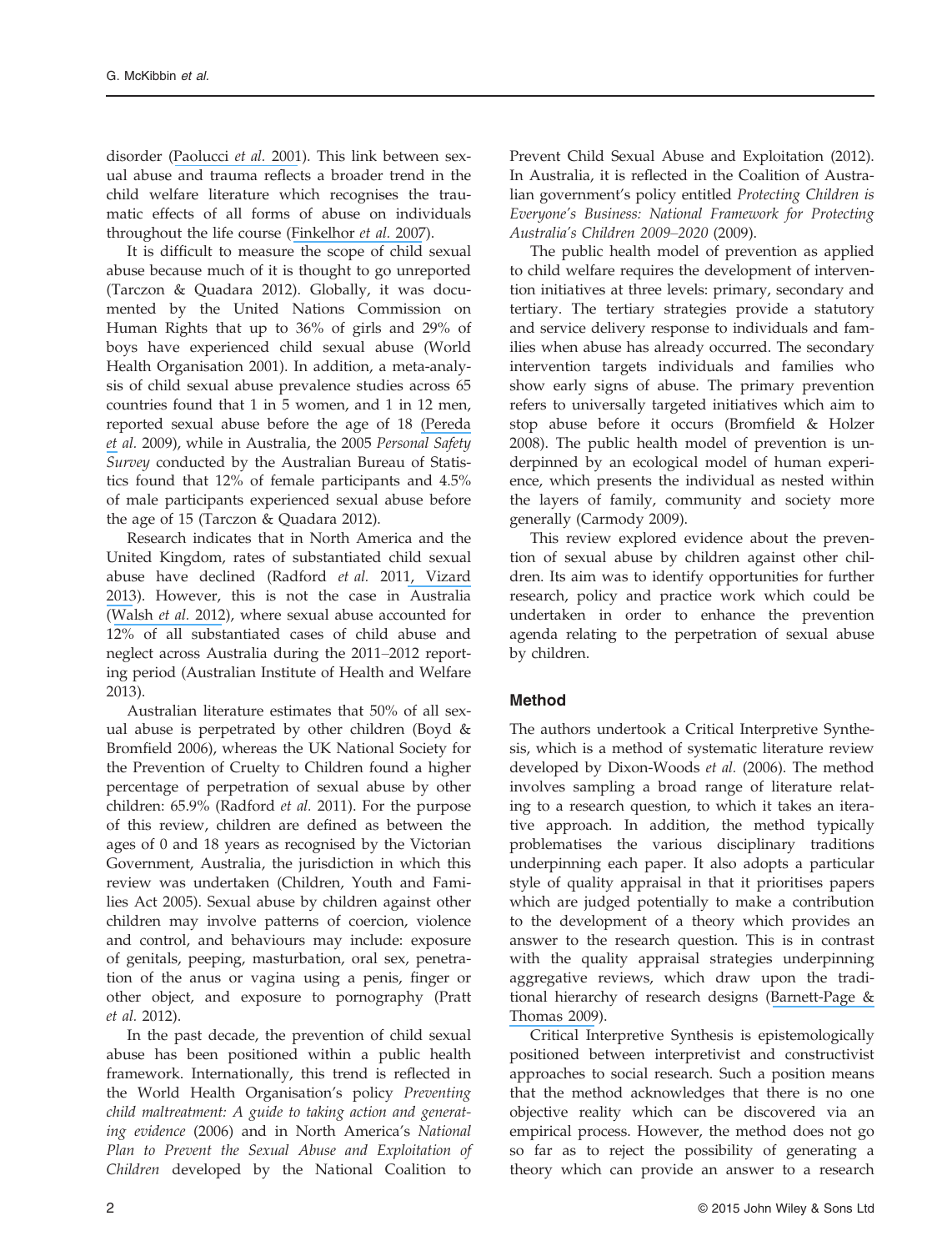question about a particular social phenomenon. Indeed, the aim of Critical Interpretive Synthesis is to generate just such a theory (Dixon-Woods et al. 2006).

The authors chose Critical Interpretive Synthesis as a methodology because it enabled epistemological consistency between the review and a broader research project informed by Constructivist Grounded Theory ([Charmaz 2008](https://www.researchgate.net/publication/285294710_Constructionism_and_the_grounded_theory_method?el=1_x_8&enrichId=rgreq-ce9b6f40ffd378a615ee4c3b6dcd8df2-XXX&enrichSource=Y292ZXJQYWdlOzI3OTA2ODIzNDtBUzoyODQ2ODA4MzExNjAzMjBAMTQ0NDg4NDYwNzA2Mw==)) for which the review forms the foundation. In addition, Critical Interpretive Synthesis allowed for the reconfiguration of the elaborate body of literature relating to the prevention of sexual abuse perpetrated by children in such a way as to provide a conceptual answer to the review's research question.

#### Paper selection and inclusion

The Critical Interpretive Synthesis was guided by the research question: How could the prevention agenda relating to the perpetration of sexual abuse by children be enhanced? The literature search strategy involved identifying three search terms, and their synonyms, related to the research question, and then combining those terms. The three terms were child sexual abuse, children who perpetrate sexual abuse and prevention. Examples of synonyms for respective search terms were sexually abusive behaviour, juvenile sex offenders and intervention. Eleven electronic databases were searched over the period from 22 April to 23 May 2013: SocINDEX, Social Services Abstracts, Applied Social Sciences Index and Abstracts, Family and Society Studies Worldwide, Project Muse, PsychINFO, Family and Society Plus, Jstor, Expanded Academic ASAP, Web of Science and Google Scholar. Eighteen individual journals including the Journal of Sexual Aggression, Child Abuse and Neglect and Men and Masculinities were also searched. In addition, the individual bibliographies of particular scholars were searched. The literature search yielded 3323 records of research, policy and practice material. A multistage process was used to create a sample of papers to be included in the synthesis. The stages of this process were identification, screening, sampling and appraisal (see Figure 1).

The identification stage involved the first author reading the titles of the records. A total of 542 titles were included on the basis that they constituted material addressing more than one search term (child sexual abuse, children who perpetrate sexual abuse and prevention) or that they constituted material representing particular expertise on a singular search term. For example, a paper entitled A meta-analysis of disparities in childhood sexual abuse, parental physical abuse, and peer victimisation among sexual minority and sexual nonminority individuals ([Friedman](https://www.researchgate.net/publication/51226500_A_Meta-Analysis_of_Disparities_in_Childhood_Sexual_Abuse_Parental_Physical_Abuse_and_Peer_Victimization_Among_Sexual_Minority_and_Sexual_Nonminority_Individuals?el=1_x_8&enrichId=rgreq-ce9b6f40ffd378a615ee4c3b6dcd8df2-XXX&enrichSource=Y292ZXJQYWdlOzI3OTA2ODIzNDtBUzoyODQ2ODA4MzExNjAzMjBAMTQ0NDg4NDYwNzA2Mw==) et al. 2011) was not included on the basis that it addressed only one of the search terms (child sexual abuse).

The screening stage involved the first author reading the abstracts associated with each title. Dominant thematic categories were identified in the evidence base. The dominant thematic categories were typologies and descriptions, theories and aetiology, education and attitudes, risk and recidivism, and service delivery responses. The dominance of a thematic category was judged on the basis of: its constitutive volume of papers; its publication presence in high impact journals; and its underpinning of current prevention practice. The abstracts were sorted in terms of their belonging to one of the five thematic categories. Abstracts were excluded at this stage on the basis that they did not fit into one of the dominant five thematic categories, and that they were published before 2000. This exclusion process was necessary to avoid an unwieldy sample, and to retain a focus on literature which could provide an answer to the research question.

Sampling and appraisal were carried out concurrently upon 198 papers. The data from each paper, including key findings and concepts, were extracted. Papers were selected for inclusion on the basis that they represented fidelity to the material constitutive of the evidence in the thematic category in which they had been placed. Accordingly, a meta-analysis conducted by Seto and Lalumiere (2010) was chosen for its representation of explanations of adolescent sexual offending evident in the thematic category, theories and aetiologies. A descriptive study of young people who sexually abuse by [Vizard](https://www.researchgate.net/publication/240241080_Children_and_adolescents_who_present_with_sexually_abusive_behaviour_A_UK_descriptive_study?el=1_x_8&enrichId=rgreq-ce9b6f40ffd378a615ee4c3b6dcd8df2-XXX&enrichSource=Y292ZXJQYWdlOzI3OTA2ODIzNDtBUzoyODQ2ODA4MzExNjAzMjBAMTQ0NDg4NDYwNzA2Mw==) et al. (2007) was not chosen because its findings were broadly replicated in a more recent study by [Hackett](https://www.researchgate.net/publication/264379649_Individual_Family_and_Abuse_Characteristics_of_700_British_Child_and_Adolescent_Sexual_Abusers?el=1_x_8&enrichId=rgreq-ce9b6f40ffd378a615ee4c3b6dcd8df2-XXX&enrichSource=Y292ZXJQYWdlOzI3OTA2ODIzNDtBUzoyODQ2ODA4MzExNjAzMjBAMTQ0NDg4NDYwNzA2Mw==) et al. (2013b), which was selected for inclusion.

A selection of 34 papers was included in the final synthesis (see Table 1). The review sample was broadly representative of the dominant approaches to the prevention of sexual abuse perpetrated by children. The papers included qualitative and quantitative empirical studies, systematic reviews, conceptual papers and reports on policy. The material spanned disciplines of public health, cultural studies, psychology, social work, criminology and education.

#### Data extraction and analysis

The authors reconceptualised the thematic categories identified during sampling. This involved a shift away from thinking about thematic categories towards thinking about domains. The authors defined a domain as an area of the evidence base which had a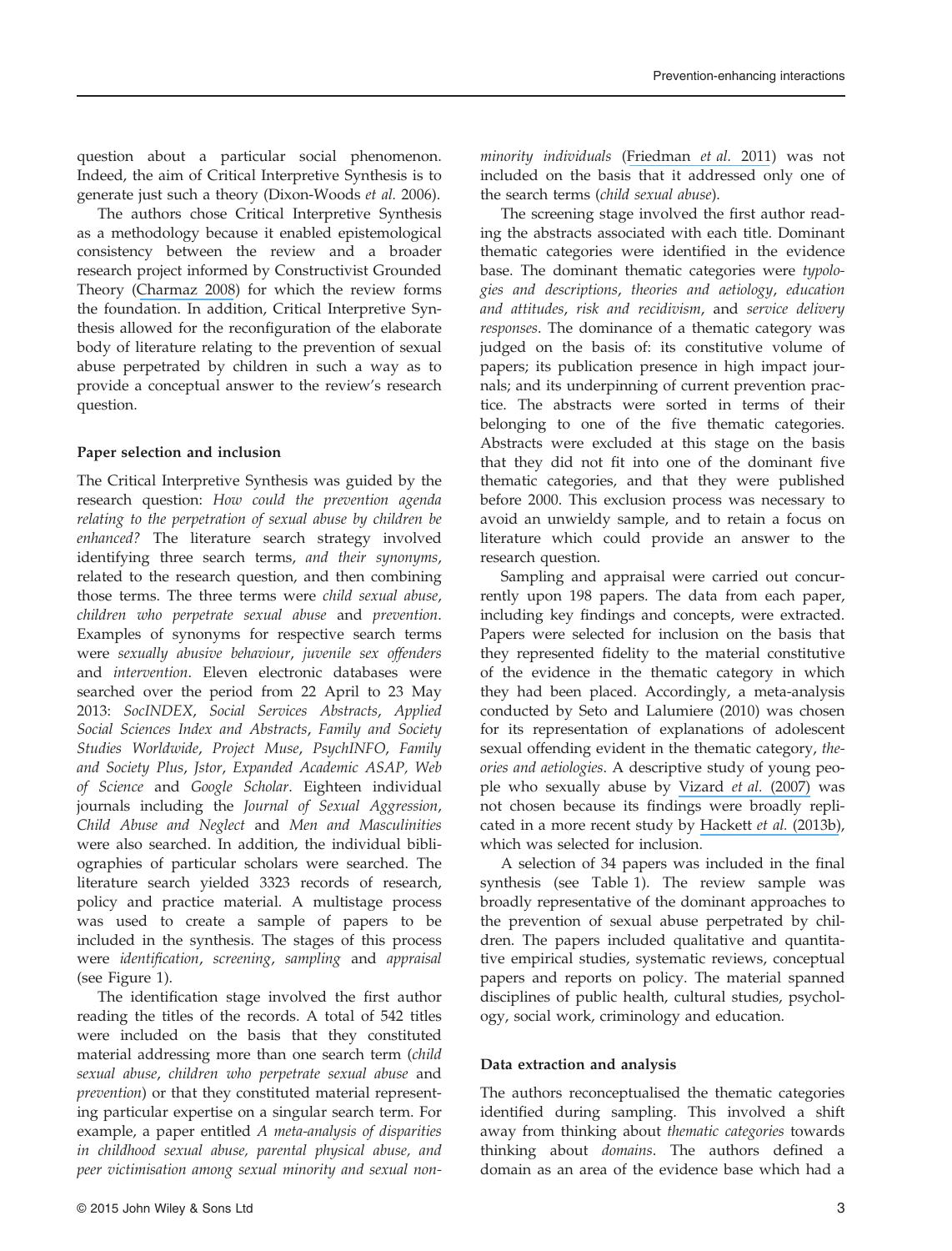

Figure 1 Multistage process of selecting papers for synthesis.

particular epistemological and ontological positioning, and that tended to work within a specific disciplinary tradition. Accordingly, the authors constructed the domains as more than thematic categories: the domains were dominant thematic categories combined with epistemological, ontological and disciplinary positioning. Thus, the five thematic categories – typologies and descriptions, theories about aetiology, education and attitudes, risk and recidivism, and service delivery responses – were transformed into five domains: characteristics, causes, communications, interventions and treatments (see Figure 2).

The authors extracted the methods and main findings from each paper in each domain. The domains were then read against one another, and compared to

the public health model of prevention. This resulted in the emergence of a synthesising construct: prevention-enhancing interactions. The synthesising construct formed the basis for a conceptualisation about how the domains interact with one another, as well as with the public health model of prevention. This conceptualisation constituted a theoretical framework which provided an answer to the research question: How could the prevention agenda relating to the perpetration of sexual abuse by children be enhanced? The authors identified opportunities for future research, policy and practice work which could be undertaken in order to enhance the prevention agenda relating to sexual abuse perpetrated by children against other children.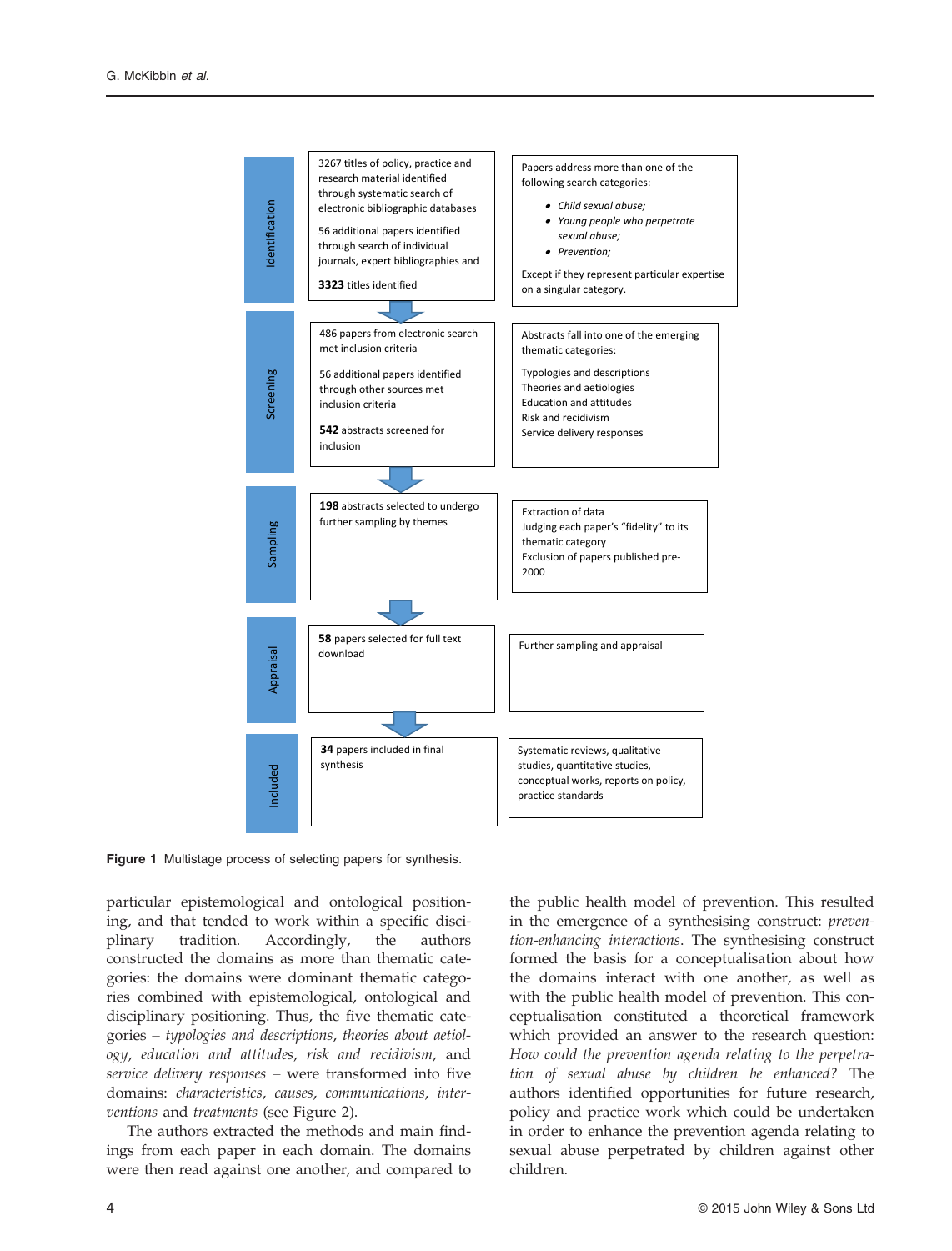| Reference                    | in the synthesis<br>Title of paper included                                                                                                                                    | Source             | Methodology                         | Epistemology   | Domain          |
|------------------------------|--------------------------------------------------------------------------------------------------------------------------------------------------------------------------------|--------------------|-------------------------------------|----------------|-----------------|
| Ayland and West (2006)       | a strengths-based approach for<br>working with young people, especially those with<br>who have sexually abusive behaviour<br>The Good Way Model:<br>intellectual difficulties, | Database search    | Qualitative                         | Interpretivist | Treatments      |
| Babatsikos (2010)            | preventing child sexual abuse: a literature review<br>Parents' knowledge, attitudes and practices about                                                                        | Reference chaining | systematic<br>Qualitative<br>review | Interpretivist | Communications  |
| Brown and Burton (2010)      | Exploring the overlap in male juvenile sexual offending<br>and general delinquency: trauma, alcohol use, and<br>masculine beliefs                                              | Database search    | Quantitative                        | Positivist     | Causes          |
| Carmody (2009)               | Conceptualising the prevention of sexual assault and<br>the role of education                                                                                                  | Reference chaining | Critical analysis                   | Constructivist | Communications  |
| Carpentier and Proulx (2011) | Correlates of recidivism among adolescents who have<br>sexually offended                                                                                                       | Database search    | Quantitative                        | Positivist     | Interventions   |
| Dennison and Leclerc (2011)  | in adolescent child sexual offenders:<br>a comparison of nonrepeat and repeat sexual offenders<br>Developmental factors                                                        | Database search    | Quantitative                        | Positivist     | Interventions   |
| Elkovitch et al. (2009)      | Understanding child sexual behaviour problems:<br>developmental psychopathology framework                                                                                      | Database search    | Narrative review                    | Interpretivist | Characteristics |
| Finkelhor (2009)             | The prevention of childhood sexual abuse                                                                                                                                       | Google search      | Narrative review                    | Interpretivist | Communications  |
| Finkelhor et al. (2009)      | Juveniles who commit sex offenses against minors                                                                                                                               | Google search      | Quantitative                        | Positivist     | Characteristics |
| Flood (2009)                 | Respectful relationships: education violence prevention and<br>respectful relationships education in Victorian secondary                                                       | Google search      | Report on policy                    | Interpretivist | Communications  |
|                              | schools                                                                                                                                                                        |                    |                                     |                |                 |
| Friedrich et al. (2005)      | Youth with problematic sexualized behaviors in the child<br>welfare system: a 1-year longitudinal study                                                                        | Database search    | Quantitative                        | Positivist     | Interventions   |
| Hackett et al. (2013a)       | Individual, family and abuse characteristics of 700 British<br>child and adolescent sexual abusers                                                                             | Expert opinion     | Quantitative                        | Interpretivist | Characteristics |
| Halse et al. (2012)          | sex offenders' response to<br>psychological treatment<br>ntrafamilial adolescent                                                                                               | Database search    | Qualitative                         | Interpretivist | Treatments      |
| Latzman et al. (2011)        | Sexual offending in adolescence: a comparison of sibling<br>offenders and nonsibling offenders across domains of<br>risk and treatment need                                    | Database search    | Quantitative                        | Positivist     | Characteristics |
| Letourneau et al. (2009)     | Multisystemic therapy for juvenile sexual offenders: 1-year<br>results from a randomised effectiveness trial                                                                   | Database search    | Quantitative                        | Positivist     | Treatments      |
| Mallie et al. (2010)         | Childhood abuse and adolescent sexual re-offending: a<br>meta-analysis                                                                                                         | Database search    | Meta-analysis                       | Positivist     | Interventions   |
| McCartan et al. (2011)       | Child and adolescent females who present with sexually<br>10-year UK prevalence<br>abusive behaviours: a                                                                       | Database search    | <b>Mixed methods</b>                | Interpretivist | Characteristics |
| Messerschmidt (2000)         | olescent masculinity challenges<br>Becoming real men: ad                                                                                                                       | Reference chaining | Qualitative                         | Constructivist | Causes          |
|                              | and sexual violence                                                                                                                                                            |                    |                                     |                |                 |
| O'Brien (2008)               | Problem sexual behaviour in children: a review of the<br>literature                                                                                                            | Google search      | Narrative review                    | Interpretivist | Treatments      |
|                              |                                                                                                                                                                                |                    |                                     |                |                 |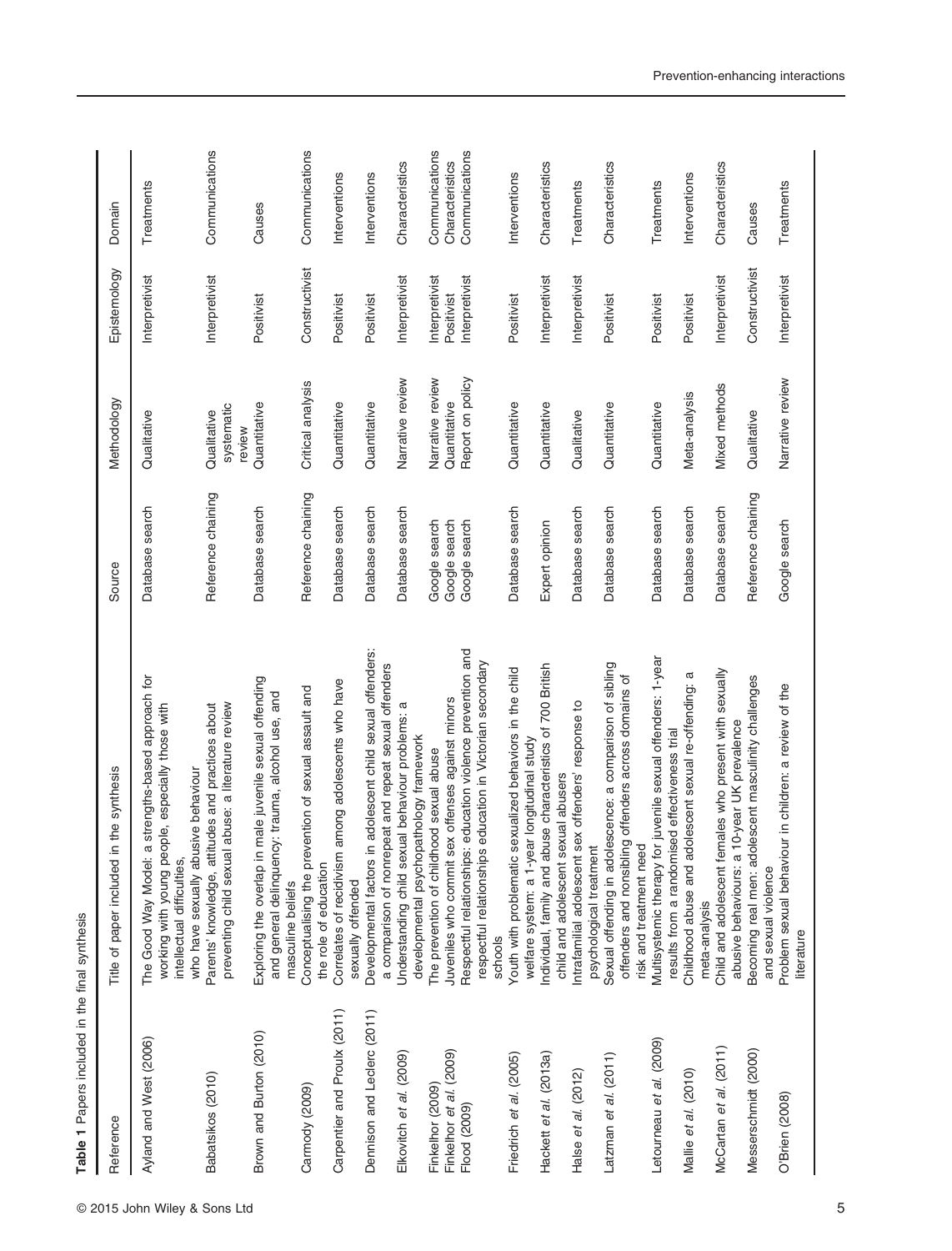| Table 1 (continued)          |                                                                                                                                                      |                    |                   |                |                 |
|------------------------------|------------------------------------------------------------------------------------------------------------------------------------------------------|--------------------|-------------------|----------------|-----------------|
| Reference                    | in the synthesis<br>Title of paper included                                                                                                          | Source             | Methodology       | Epistemology   | Domain          |
| Ogloff et al. (2012)         | id subsequent offending and<br>victimisation: a 45 year follow-up study<br>Child sexual abuse an                                                     | Database search    | Quantitative      | Positivist     | Causes          |
| Rasmussen (2013)             | Young people who sexually abuse: a historical perspective<br>and future directions                                                                   | Qualitative        | Narrative review  | Interpretivist | Treatments      |
| Reitzel and Carbonell (2006) | Juveniles as Measured by Recidivism: a Meta-analysis<br>The Effectiveness of Sexual Offender Treatment for                                           | Database search    | Meta-analysis     | Positivist     | Treatments      |
| Rice et al. (2012)           | Adolescents who have sexually offended: is phallometry<br>valid?                                                                                     | Database search    | Quantitative      | Positivist     | Causes          |
| Riser et al. (2013)          | adult male sex offenders:<br>le of recidivism<br>Adolescent and young<br>understanding the rol                                                       | Database search    | Narrative review  | Interpretivist | Interventions   |
| Seto and Lalumiere (2010)    | What is so special about male adolescent sexual offending?<br>explanations through meta-analysis<br>A review and test of                             | Reference chaining | Meta-analysis     | Positivist     | Causes          |
| Smallbone et al. (2008)      | Preventing child sexual abuse: evidence, policy and practice                                                                                         | Reference chaining | <b>Book</b>       | Interpretivist | Interventions   |
| Smallbone et al. (2009)      | engagement with adolescent sexual<br>Improving therapeutic<br>offenders                                                                              | Database search    | Quantitative      | Positivist     | Interventions   |
| Szanto et al. (2012)         | problematic sexual behavior in children and adolescents in<br>Childhood trauma experience and the expression of<br>state custody                     | Database search    | Quantitative      | Positivist     | Causes          |
| Terry and Ackerman (2008)    | Child sexual abuse in the Catholic Church. How situational                                                                                           | Database search    | Mixed methods     | Interpretivist | Interventions   |
| Topping and Barron (2009)    | crime prevention strategies can help create safe environments<br>School-Based Child Sexual Abuse Prevention Programmes:<br>a Review of Effectiveness | Reference chaining | Systematic review | Interpretivist | Communications  |
| Viljoen et al. (2012)        | Prediction of adolescent sexual reoffending: a meta-analysis<br>of the J-SOAP-II, ERASOR, J-SORRAT-II, and Static-99                                 | Database search    | Meta-analysis     | Positivist     | Interventions   |
| Walsh et al. (2012)          | Mother-child communication about sexual abuse prevention                                                                                             | Database search    | Quantitative      | Positivist     | Communications  |
| Wurtele and Kenny (2010)     | Partnering with parents to prevent childhood sexual abuse                                                                                            | Database search    | Narrative review  | Interpretivist | Communications  |
| Ybarra et al. (2011)         | behavior among children and adolescents: is there a link?<br>X-rated material and perpetration of sexually aggressive                                | Database search    | Quantitative      | Positivist     | Characteristics |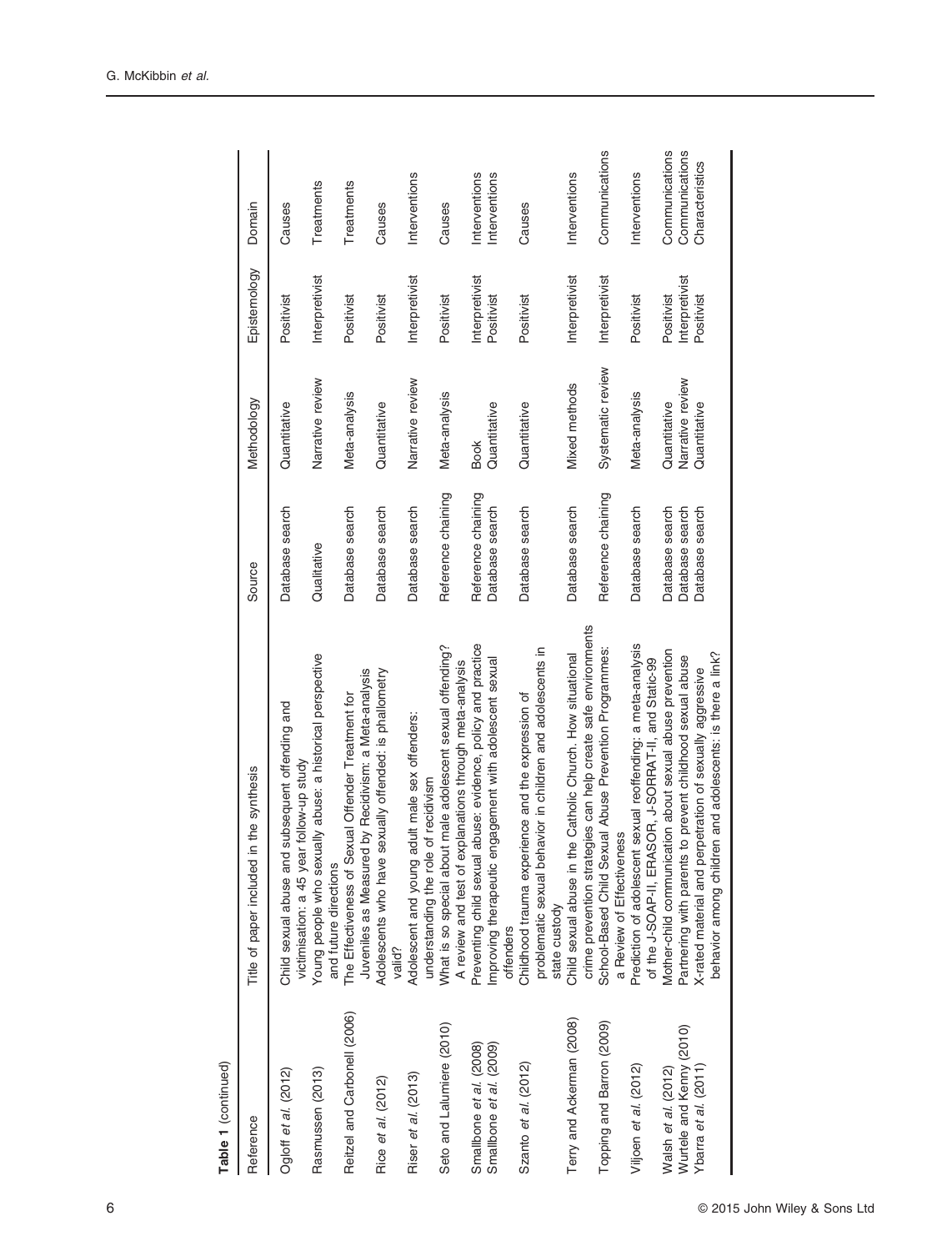

Figure 2 Process of data analysis.

#### **Results**

#### The domains

Five key domains were identified relating to the prevention of sexual abuse perpetrated by children. The domains were: characteristics, causes, communications, interventions and treatments.

#### Characteristics domain

The literature in the characteristics domain describes the characteristics of young sexual abusers in relation to factors such as age, intellectual status, gender and use of x-rated material. The literature argues that children who sexually abuse are a heterogeneous group in relation to these various factors.

The papers in the characteristics domain operate primarily within psychological and sociological disciplinary orientations. The psychology-based papers in this domain tend to be underpinned by a positivist approach to epistemology, and to construe individuals as containers of biological and psycho-social processes. The sociological-based papers work from both positivist and interpretivist positions. Their approach to subjectivity varies from a humanist self-determining individual to an ecological individual nested in various social realms.

[Finkelhor](https://www.researchgate.net/publication/253386499_Juveniles_Who_Commit_Sex_Offenses_Against_Minors?el=1_x_8&enrichId=rgreq-ce9b6f40ffd378a615ee4c3b6dcd8df2-XXX&enrichSource=Y292ZXJQYWdlOzI3OTA2ODIzNDtBUzoyODQ2ODA4MzExNjAzMjBAMTQ0NDg4NDYwNzA2Mw==) et al. (2009) analysed data from 13,471 cases of sexually abusive behaviour identified through the US National Incident-Based Reporting System in 2004. They found that there was an escalation in sexual abuse offending at the age of 12 years. The study also found that young abusers under the age of 12 are significantly more likely to abuse a child under the age of 11, with more than 50% abusing children under the age of 6.

Intellectual status is also a factor which the literature in the characteristics domain considers. Hackett et al.'s (2013b) quantitative study of the case records of 700 young abusers referred to services in the United Kingdom due to their sexually abusive behaviour found that 38% had intellectual difficulties. The study argued that special attention needed to be directed towards policy and practice in response to the large cohort of young people.

In terms of the gender of young abusers, Hackett et al.'s (2013b) study found that 97% of the sample was male, and [Finkelhor](https://www.researchgate.net/publication/253386499_Juveniles_Who_Commit_Sex_Offenses_Against_Minors?el=1_x_8&enrichId=rgreq-ce9b6f40ffd378a615ee4c3b6dcd8df2-XXX&enrichSource=Y292ZXJQYWdlOzI3OTA2ODIzNDtBUzoyODQ2ODA4MzExNjAzMjBAMTQ0NDg4NDYwNzA2Mw==) et al. (2009) found that 93% of their sample was male. Hackett et al. (2013b) also found that just over half of the sample victimised girls, but one-third of the abusers victimised both girls and boys, and 19% victimised only boys. The majority of young abusers knew their victims, and 25% of the sample was constituted by young abusers who were related to their victims.

The literature in the characteristics domain also describes children who sexually abuse in terms of their use of pornographic material. A longitudinal study of 1588 US households found that young people who intentionally exposed themselves to violent x-rated material on various media over time predicted a sixfold increase in the odds of self-reported sexually abusive behaviour for both boys and girls. No link was found between sexually abusive behaviour and nonviolent x-rated material ([Ybarra](https://www.researchgate.net/publication/47662480_X-Rated_Material_and_Perpetration_of_Sexually_Aggressive_Behavior_Among_Children_and_Adolescents_Is_There_a_Link?el=1_x_8&enrichId=rgreq-ce9b6f40ffd378a615ee4c3b6dcd8df2-XXX&enrichSource=Y292ZXJQYWdlOzI3OTA2ODIzNDtBUzoyODQ2ODA4MzExNjAzMjBAMTQ0NDg4NDYwNzA2Mw==) et al. 2011).

#### Causes domain

The literature in the causes domain seeks to explain why children sexually abuse. The causes domain is distinguished from the characteristics domain in its attempt to proffer explanations about the aetiology of sexually abusive behaviour as opposed to descriptions of young abusers. Explanations for sexual abuse perpetrated by children include the performance of hegemonic masculinity, atypical sexual interests and experience of sexual abuse.

The papers in the *causes* domain operate predominantly within the disciplines of psychology and criminology. The criminology-based papers expand upon the epistemological positions articulated in the sociology-based papers of the characteristics domain, to include material which works from a constructivist position. This position construes the individual, not as a receptacle of biological process or as an ecologically nested identity, but as a socially constructed subject (Mansfi[eld 2000](https://www.researchgate.net/publication/200026863_Subjectivity_Theories_of_the_Self_from_Freud_to_Haraway?el=1_x_8&enrichId=rgreq-ce9b6f40ffd378a615ee4c3b6dcd8df2-XXX&enrichSource=Y292ZXJQYWdlOzI3OTA2ODIzNDtBUzoyODQ2ODA4MzExNjAzMjBAMTQ0NDg4NDYwNzA2Mw==)).

One explanation for sexually abusive behaviour proffered by the literature in the causes domain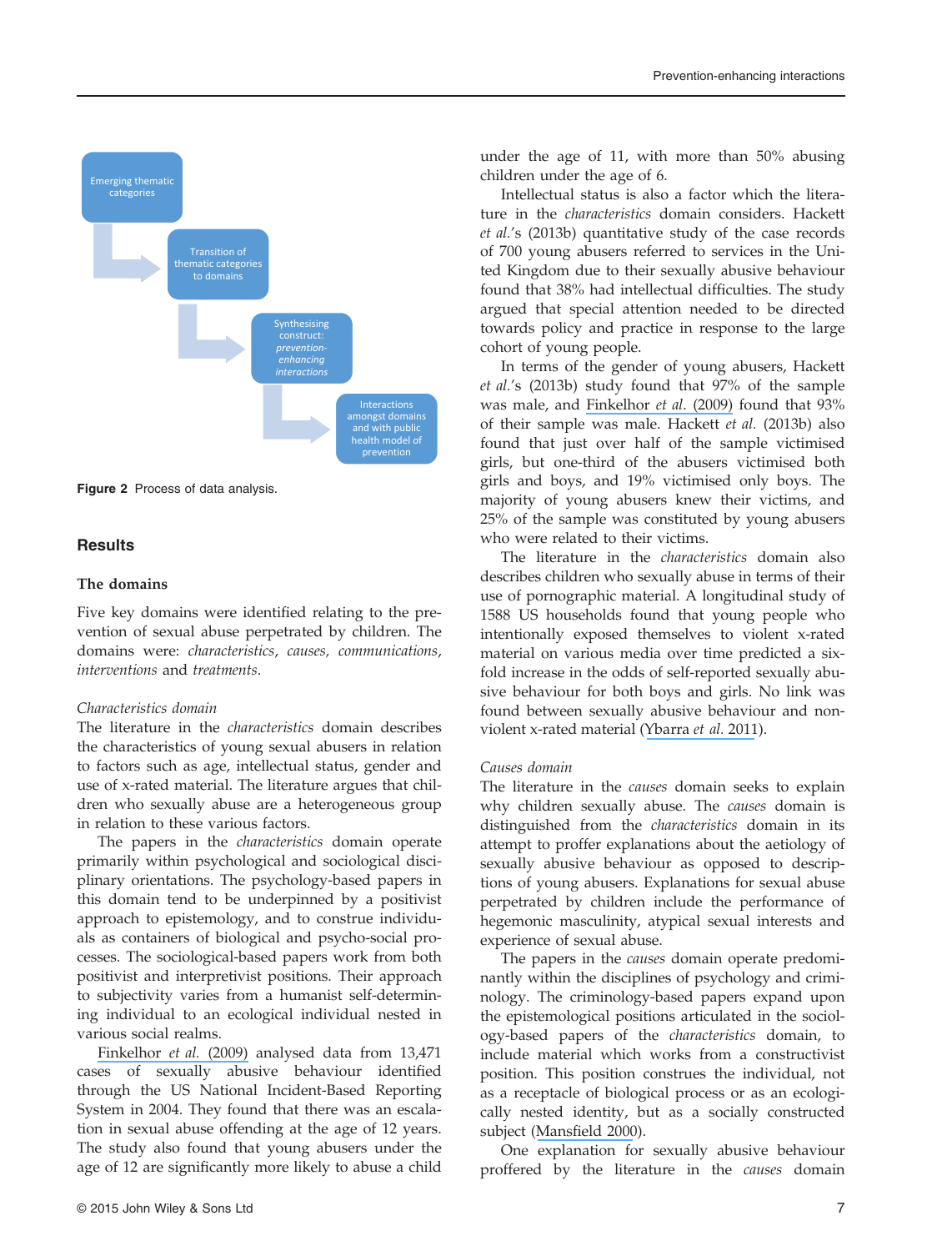pertains to masculinity. Messerschmidt's (2000) life history analysis of two boys who sexually abused children showed that the behaviour could be explained as a performance of hegemonic masculinity. Hegemonic masculinity refers to the subject position available to (some) men from which they dominate women and other men. It is the most powerful position within the configuration of masculine subjectivities. The author proposed that the boys abused children in order to achieve a shift from subordinate subject position to dominant masculine subject position.

The literature in the causes domain also refers to atypical sexual interests – understood to be preference for sexual activity other than that represented by adult heterosexuality – as an explanation for sexual abuse by children. Seto and Lalumiere's (2010) meta-analysis found that atypical sexual interests had the largest effect size as a variable associated with explanations of adolescent sexual offending.

Another explanation for sexual abuse pertains to a young perpetrator's own experience of being sexually victimised. Ogloff et al. (2012) conducted a longitudinal study of 2759 records collected by the Victorian Institute of Forensic Medicine of children who had been sexually abused between 1964 and 1995. They found that 5% of male victims were subsequently convicted of a sexual offence compared to 0.6% of males in the general population. The study noted that the vast majority of sexual abuse victims do not go on to become abusers but that victims who did go on to perpetrate were more likely to be male and to have been abused at around the age of 12.

#### Communications domain

The literature in the communications domain represents the prevention of sexual abuse perpetrated by children in terms of sexual abuse prevention education. Sexual abuse prevention education is the intentional conduct of teaching and learning sessions which aim to raise children's awareness about sexual abuse, and the pathways available to children in response to sexual abuse ([Walsh](https://www.researchgate.net/publication/229324520_Mother-Child_Communication_about_Sexual_Abuse_Prevention?el=1_x_8&enrichId=rgreq-ce9b6f40ffd378a615ee4c3b6dcd8df2-XXX&enrichSource=Y292ZXJQYWdlOzI3OTA2ODIzNDtBUzoyODQ2ODA4MzExNjAzMjBAMTQ0NDg4NDYwNzA2Mw==) et al. 2012). The domain identifies two major sites for sexual abuse prevention education: school–child communication and parent–child communication.

School–child communication. A narrative review by [Fin](https://www.researchgate.net/publication/26778779_The_Prevention_of_Childhood_Sexual_Abuse?el=1_x_8&enrichId=rgreq-ce9b6f40ffd378a615ee4c3b6dcd8df2-XXX&enrichSource=Y292ZXJQYWdlOzI3OTA2ODIzNDtBUzoyODQ2ODA4MzExNjAzMjBAMTQ0NDg4NDYwNzA2Mw==)[kelhor \(2009\)](https://www.researchgate.net/publication/26778779_The_Prevention_of_Childhood_Sexual_Abuse?el=1_x_8&enrichId=rgreq-ce9b6f40ffd378a615ee4c3b6dcd8df2-XXX&enrichSource=Y292ZXJQYWdlOzI3OTA2ODIzNDtBUzoyODQ2ODA4MzExNjAzMjBAMTQ0NDg4NDYwNzA2Mw==) found that prevention programmes targeted at children have been a major strand of child sexual abuse prevention efforts. The review makes a tentative link between child sexual abuse prevention education and the decline in the incidence of child sexual abuse since the 1990s in the United States. This link has not been supported by experimental studies.

However, Finkelhor suggests that the programmes have resulted in increased disclosures of child sexual abuse and reduced self-blame following victimisation.

Despite these positive outcomes, the programmes have been criticised for being conceptually too complex and for being potentially damaging to a child's relationships with adults. Various studies have found both these criticisms to be unfounded. Children (particularly younger children) acquire the concepts, and the parent–child communication improves as a result of the programmes ([Finkelhor 2009](https://www.researchgate.net/publication/26778779_The_Prevention_of_Childhood_Sexual_Abuse?el=1_x_8&enrichId=rgreq-ce9b6f40ffd378a615ee4c3b6dcd8df2-XXX&enrichSource=Y292ZXJQYWdlOzI3OTA2ODIzNDtBUzoyODQ2ODA4MzExNjAzMjBAMTQ0NDg4NDYwNzA2Mw==)).

Topping and Barron's (2009) systematic review of 22 studies evaluating school-based child sexual abuse prevention programmes found that the content of such programmes varied across the studies and appeared to be conducted within a combination of cognitive behavioural, behavioural and social-learning frameworks. Despite the variation in content, programmes tended to address core issues of the definition of sexual abuse, good and bad secrets, inappropriate touching, saying no, telling an adult and not self-blaming.

The review found that the evaluation methodologies used by the studies were flawed. The studies tended to interpret the success of a programme in terms of knowledge gain, but there was no evidence that knowledge gain was translated to action in the real world. None of the studies evaluated programme implementation fidelity. All of the studies claimed to aim for the reduction in sexual abuse, but could not reliably measure that aim. The review found that effective sexual abuse prevention programmes should have evaluation strategies built in them ([Topping & Barron 2009](https://www.researchgate.net/publication/258182779_School-Based_Child_Sexual_Abuse_Prevention_Programs_A_Review_of_Effectiveness?el=1_x_8&enrichId=rgreq-ce9b6f40ffd378a615ee4c3b6dcd8df2-XXX&enrichSource=Y292ZXJQYWdlOzI3OTA2ODIzNDtBUzoyODQ2ODA4MzExNjAzMjBAMTQ0NDg4NDYwNzA2Mw==)).

Parent–child communication. Parent–child communication is also identified in the communications domain as a site for sexual abuse prevention. Although the domain refers to this site of prevention as parent– child communication, the studies in the domain actually focus on mother–child communication. The domain tends to conflate the concept of parent with the concept of mother.

A quantitative survey study by [Walsh](https://www.researchgate.net/publication/229324520_Mother-Child_Communication_about_Sexual_Abuse_Prevention?el=1_x_8&enrichId=rgreq-ce9b6f40ffd378a615ee4c3b6dcd8df2-XXX&enrichSource=Y292ZXJQYWdlOzI3OTA2ODIzNDtBUzoyODQ2ODA4MzExNjAzMjBAMTQ0NDg4NDYwNzA2Mw==) et al. (2012) of 212 Australian mothers found that two-thirds had talked with their children about child sexual abuse. The authors argue that there has been an increase in the proportion of mothers talking to their children about child sexual abuse since the 1990s, when a similar study by [Briggs \(1988\)](https://www.researchgate.net/publication/247499116_South_Australian_Parents_want_Child_Protection_Programs_to_be_offered_in_Schools_and_PreSchools?el=1_x_8&enrichId=rgreq-ce9b6f40ffd378a615ee4c3b6dcd8df2-XXX&enrichSource=Y292ZXJQYWdlOzI3OTA2ODIzNDtBUzoyODQ2ODA4MzExNjAzMjBAMTQ0NDg4NDYwNzA2Mw==) found that only 25% of mothers had such discussions. It found that the most common topics discussed by mothers with their children included self-esteem, appropriate touching of body parts and the use of anatomically correct terms for genitals.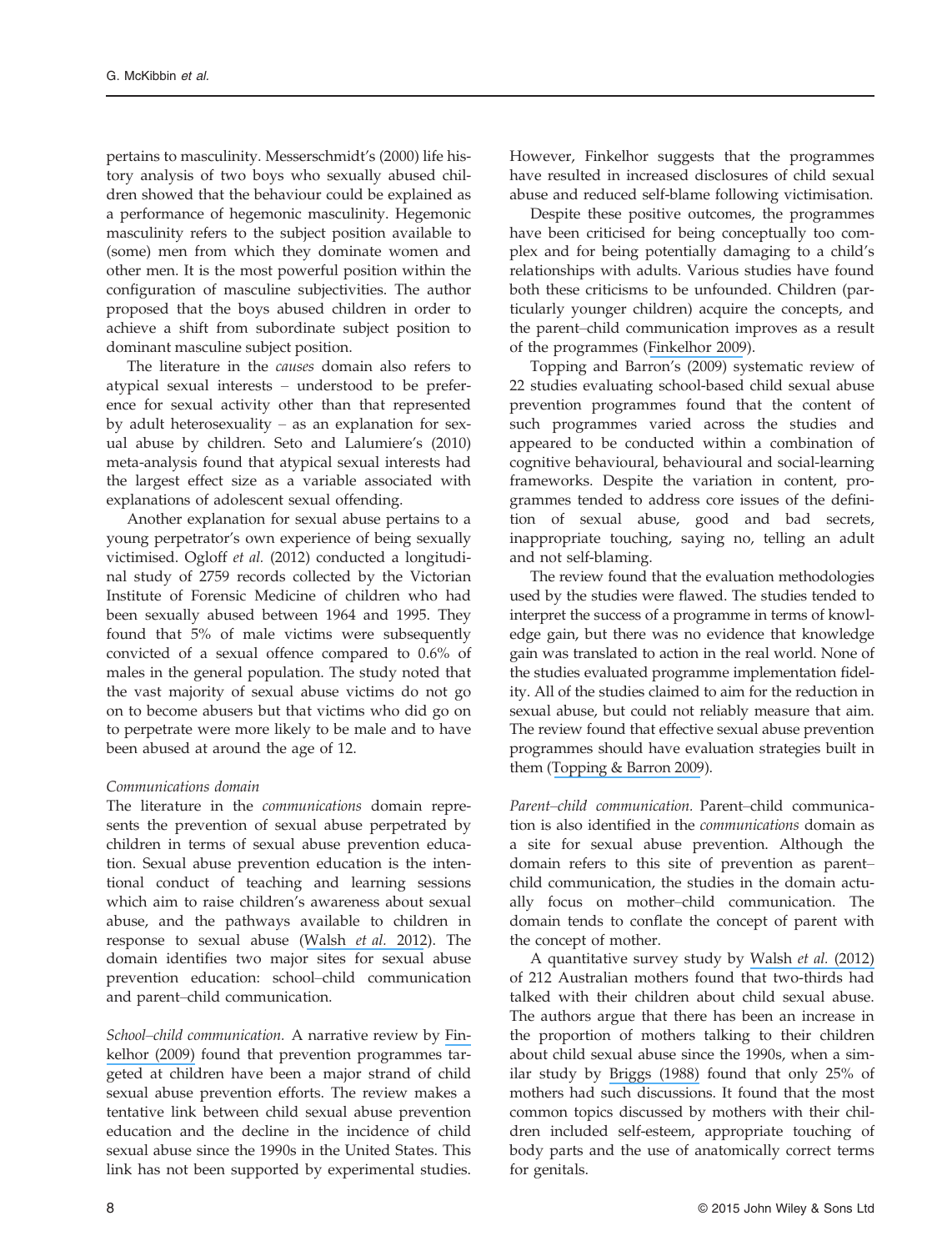Similarly, a qualitative systematic review of 23 studies by Babatsikos (2010) found that the majority of mothers in the studies talked to their children about child sexual abuse. However, the information imparted to their children was often based on misconceptions such as that strangers are mostly responsible for child sexual abuse. Like Walsh et al.'s (2012) study, Babatsikos's review calls for the provision of accurate information about child sexual abuse, and of practical skills to help them talk to their children about such abuse.

#### Interventions domain

The literature in the interventions domain represents the prevention of sexual abuse perpetrated by children in terms of intervening in an individual's life course trajectory, as well as in an individual's environment. These two approaches to intervention are underpinned by developmental crime prevention and situational crime prevention models respectively.

Developmental crime prevention views the individual as an entity passing through various developmental phases, including the perinatal period, infancy, pre-school, school and adolescence. Prevention is understood in terms of early intervention. Early intervention occurs both early in a developmental phase, as well as early in the life of sexually abusive behaviour ([Smallbone](https://www.researchgate.net/publication/48381578_Preventing_Child_Sexual_Abuse_Evidence_Policy_and_Practice?el=1_x_8&enrichId=rgreq-ce9b6f40ffd378a615ee4c3b6dcd8df2-XXX&enrichSource=Y292ZXJQYWdlOzI3OTA2ODIzNDtBUzoyODQ2ODA4MzExNjAzMjBAMTQ0NDg4NDYwNzA2Mw==) et al. 2008).

Situational crime prevention, in contrast to developmental prevention, is concerned not with intervention in the individual's life course trajectory but with the environmental context of a particular crime. Prevention strategies are built upon reducing the opportunity for the perpetration of particular criminal behaviours ([Smallbone](https://www.researchgate.net/publication/48381578_Preventing_Child_Sexual_Abuse_Evidence_Policy_and_Practice?el=1_x_8&enrichId=rgreq-ce9b6f40ffd378a615ee4c3b6dcd8df2-XXX&enrichSource=Y292ZXJQYWdlOzI3OTA2ODIzNDtBUzoyODQ2ODA4MzExNjAzMjBAMTQ0NDg4NDYwNzA2Mw==) et al. 2008).

Intervening in the life course. The literature in the interventions domain represents the developmental prevention of sexual abuse by children through early intervention in the life of the individual who is displaying risk factors associated with such behaviour, particularly if that behaviour is characterised by recidivism. Riser et al.'s (2013) narrative review defines recidivism as reoffending. Recidivism is measured using either reconviction rates or self-reporting by offenders. The review argues that many adult sex offenders start offending in adolescence but that most adolescents with sexually abusive behaviour do not go on to become adult sex offenders. The rate of recidivism for adolescent sexual offences is 3–14%, whereas the recidivism rate for adult sexual offending is 20%.

By contrast, a longitudinal study by [Friedrich](https://www.researchgate.net/publication/7427630_Youth_with_Problematic_Sexualized_Behaviors_in_the_Child_Welfare_System_A_One-Year_Longitudinal_Study?el=1_x_8&enrichId=rgreq-ce9b6f40ffd378a615ee4c3b6dcd8df2-XXX&enrichSource=Y292ZXJQYWdlOzI3OTA2ODIzNDtBUzoyODQ2ODA4MzExNjAzMjBAMTQ0NDg4NDYwNzA2Mw==) et al. [\(2005\)](https://www.researchgate.net/publication/7427630_Youth_with_Problematic_Sexualized_Behaviors_in_the_Child_Welfare_System_A_One-Year_Longitudinal_Study?el=1_x_8&enrichId=rgreq-ce9b6f40ffd378a615ee4c3b6dcd8df2-XXX&enrichSource=Y292ZXJQYWdlOzI3OTA2ODIzNDtBUzoyODQ2ODA4MzExNjAzMjBAMTQ0NDg4NDYwNzA2Mw==) measured the persistence of problematic sexual

© 2015 John Wiley & Sons Ltd 9

behaviour over time. The persistence of such behaviour was not measured using reconviction rates or self-reporting. Instead, it was measured by therapist and carer reports on the behaviour of ninety-seven 10- to 12-year olds in the sample. The study found that problematic sexual behaviour did not attenuate over time, particularly for those children living in residential treatment centres.

Two of the papers in the domain work with a distinction drawn between three types of risk factors for predicting recidivistic sexually abusive behaviour: empirically supported, promising and possible ([Car](https://www.researchgate.net/publication/51682679_Correlates_of_Recidivism_Among_Adolescents_Who_Have_Sexually_Offended?el=1_x_8&enrichId=rgreq-ce9b6f40ffd378a615ee4c3b6dcd8df2-XXX&enrichSource=Y292ZXJQYWdlOzI3OTA2ODIzNDtBUzoyODQ2ODA4MzExNjAzMjBAMTQ0NDg4NDYwNzA2Mw==)[pentier & Proulx 2011](https://www.researchgate.net/publication/51682679_Correlates_of_Recidivism_Among_Adolescents_Who_Have_Sexually_Offended?el=1_x_8&enrichId=rgreq-ce9b6f40ffd378a615ee4c3b6dcd8df2-XXX&enrichSource=Y292ZXJQYWdlOzI3OTA2ODIzNDtBUzoyODQ2ODA4MzExNjAzMjBAMTQ0NDg4NDYwNzA2Mw==)[, Dennison & Leclerc 2011](https://www.researchgate.net/publication/241645157_Developmental_Factors_in_Adolescent_Child_Sexual_Offenders_A_Comparison_of_Nonrepeat_and_Repeat_Sexual_Offenders?el=1_x_8&enrichId=rgreq-ce9b6f40ffd378a615ee4c3b6dcd8df2-XXX&enrichSource=Y292ZXJQYWdlOzI3OTA2ODIzNDtBUzoyODQ2ODA4MzExNjAzMjBAMTQ0NDg4NDYwNzA2Mw==)). Empirically supported risk factors have been statistically linked to sexual reoffending and include deviant sexual interests; prior criminal convictions for sexual offending; choice of stranger as victim; more than one victim; social isolation; and incomplete treatment. Promising risk factors have limited empirical support, and include: problematic adolescent–adult relationships and attitudes supportive of sexual offending. Possible risk factors have not been empirically verified. They include: impulsivity; antisocial personality; high-stress family environments; negative peer associations; and interpersonal aggression ([Carpentier & Proulx 2011\).](https://www.researchgate.net/publication/51682679_Correlates_of_Recidivism_Among_Adolescents_Who_Have_Sexually_Offended?el=1_x_8&enrichId=rgreq-ce9b6f40ffd378a615ee4c3b6dcd8df2-XXX&enrichSource=Y292ZXJQYWdlOzI3OTA2ODIzNDtBUzoyODQ2ODA4MzExNjAzMjBAMTQ0NDg4NDYwNzA2Mw==)

Intervening in the environment. The literature in the interventions domain represents the situational prevention of sexual abuse perpetrated by children through intervention in the environment within which the behaviour occurs. Unlike developmental crime prevention, which targets individual perpetrators, situational crime prevention targets the settings in which particular crimes occur ([Smallbone](https://www.researchgate.net/publication/48381578_Preventing_Child_Sexual_Abuse_Evidence_Policy_and_Practice?el=1_x_8&enrichId=rgreq-ce9b6f40ffd378a615ee4c3b6dcd8df2-XXX&enrichSource=Y292ZXJQYWdlOzI3OTA2ODIzNDtBUzoyODQ2ODA4MzExNjAzMjBAMTQ0NDg4NDYwNzA2Mw==) et al. [2008](https://www.researchgate.net/publication/48381578_Preventing_Child_Sexual_Abuse_Evidence_Policy_and_Practice?el=1_x_8&enrichId=rgreq-ce9b6f40ffd378a615ee4c3b6dcd8df2-XXX&enrichSource=Y292ZXJQYWdlOzI3OTA2ODIzNDtBUzoyODQ2ODA4MzExNjAzMjBAMTQ0NDg4NDYwNzA2Mw==)).

[Smallbone](https://www.researchgate.net/publication/48381578_Preventing_Child_Sexual_Abuse_Evidence_Policy_and_Practice?el=1_x_8&enrichId=rgreq-ce9b6f40ffd378a615ee4c3b6dcd8df2-XXX&enrichSource=Y292ZXJQYWdlOzI3OTA2ODIzNDtBUzoyODQ2ODA4MzExNjAzMjBAMTQ0NDg4NDYwNzA2Mw==) et al.'s (2008) book Preventing Child Sexual Abuse: Evidence, Policy and Practice applies a situational crime prevention model to child sexual abuse. The authors argue that there are four factors related to the settings in which child sexual abuse occurs which can be manipulated in order to reduce the opportunity for the perpetration of such abuse. The factors include increasing effort, increasing risk, controlling prompts and reducing permissibility. These factors, the authors suggest, should be addressed in three different types of settings in which sexual abuse is perpetrated – public, institutional and domestic. For example, situational crime prevention strategies involving increasing risk for the perpetrator of sexual abuse in a public setting can include: extending guardianship of children (caregivers supervising children); increasing formal surveillance in public spaces (increasing CCTV coverage); reducing anonymity of those working in public spaces (uniforms and name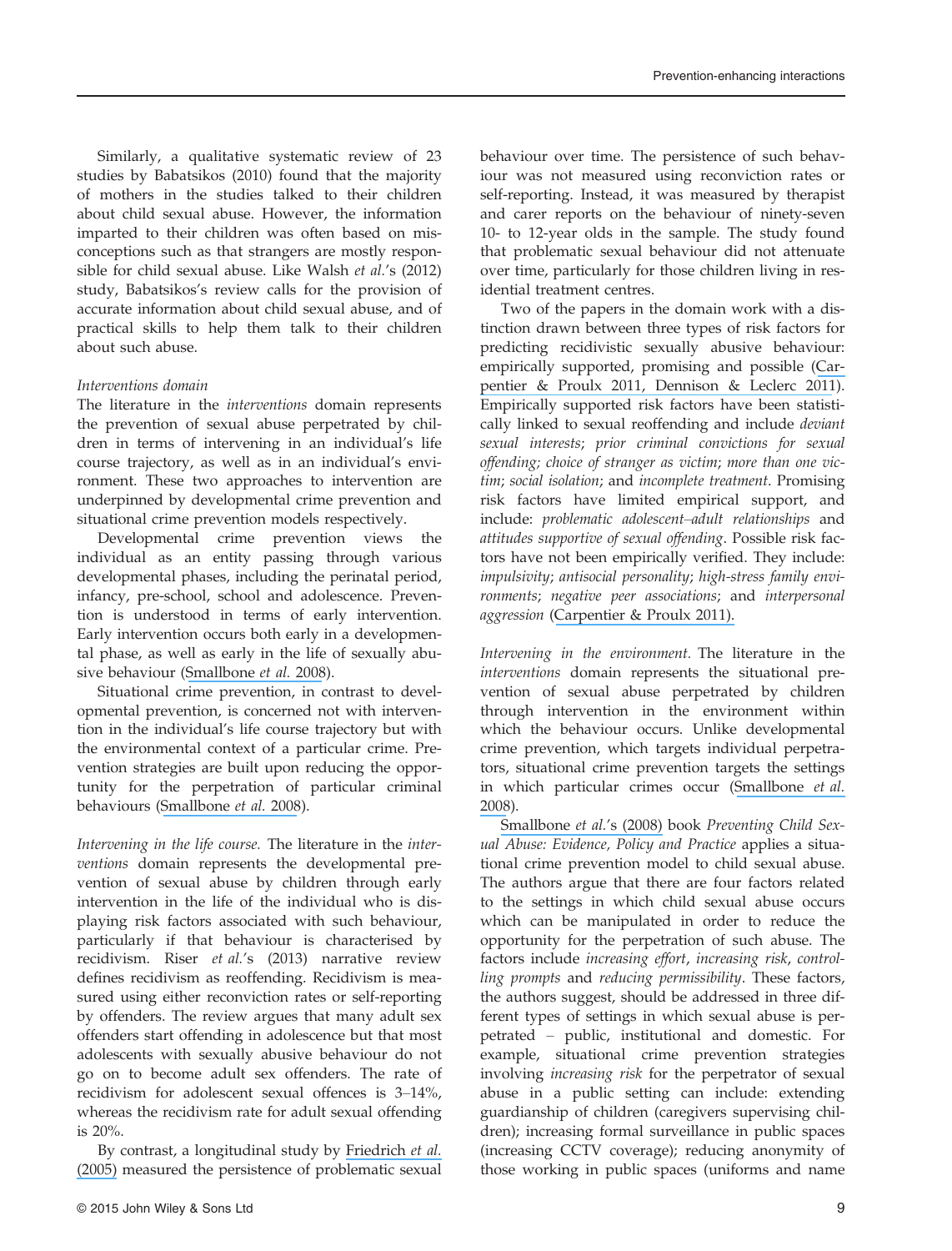badges for workers); and assisting natural surveillance (removing blind spots where abuse could be perpetrated).

In recent years, public attention in countries such as North America, the Republic of Ireland and Australia has focused upon sexual abuse in institutional settings. Institutional settings are places associated with organisations which deliver services to children, such as churches, youth clubs, statutory care providers, hospitals and schools. Particular attention has been paid to the situational crime prevention of child sexual abuse in the Catholic Church. A mixed-methods paper by Terry and Ackerman (2008) draws upon Smallbone et al.'s (2008) work on the situational crime prevention of child sexual abuse in order to discuss what prevention measures the Catholic Church should put in place. One such strategy relates to the controlling prompts factor of Smallbone et al.'s model and involves eliminating any activities whereby a priest is alone with a child ([Terry & Ackerman 2008](https://www.researchgate.net/publication/247745153_Child_Sexual_Abuse_in_the_Catholic_ChurchHow_Situational_Crime_Prevention_Strategies_Can_Help_Create_Safe_Environments?el=1_x_8&enrichId=rgreq-ce9b6f40ffd378a615ee4c3b6dcd8df2-XXX&enrichSource=Y292ZXJQYWdlOzI3OTA2ODIzNDtBUzoyODQ2ODA4MzExNjAzMjBAMTQ0NDg4NDYwNzA2Mw==)).

#### Treatments domain

The literature in the treatments domain represents the prevention of sexual abuse by children in terms of a response to sexually abusive behaviour after it has been disclosed. It is the domain with the largest volume of literature. The literature operates primarily within a psychological framework and has recently undergone a paradigm shift. The shift involves a movement away from the traditional discourse of juvenile sex offenders towards a discourse of sexually abusive behaviour. This shift functions to reduce the stigmatisation attached to being identified as a sex offender and to frame young people who abuse as in need of therapeutic intervention as opposed to punishment (Pratt et al. 2012).

The paradigm shift in the treatments domain has been accompanied by the movement away from a traditional sex offender model of treatment towards developmentally sensitive models of treatment. The traditional sex offender approach views the individual within a behaviourist framework, and uses cognitive behaviour therapy as a treatment model for responding to sexually abusive behaviour. The developmentally sensitive approach views the individual as an ecologically nested entity within spheres of family, community and society. It addresses sexually abusive behaviour on multiple ecological levels and has a particular focus on a young person's experience of trauma ([Rasmussen 2013](https://www.researchgate.net/publication/235372750_Young_People_Who_Sexually_Abuse_A_Historical_Perspective_and_Future_Directions?el=1_x_8&enrichId=rgreq-ce9b6f40ffd378a615ee4c3b6dcd8df2-XXX&enrichSource=Y292ZXJQYWdlOzI3OTA2ODIzNDtBUzoyODQ2ODA4MzExNjAzMjBAMTQ0NDg4NDYwNzA2Mw==)).

One developmentally sensitive treatment model is called multisystemic therapy. Multisystemic therapy is a treatment approach which addresses characteristics of the young abuser within the context of his/her

family, school and peer relationships ([Halse](https://www.researchgate.net/publication/239795096_Intrafamilial_Adolescent_Sex_Offenders) et al. [2012](https://www.researchgate.net/publication/239795096_Intrafamilial_Adolescent_Sex_Offenders)). The central goal of multisystemic therapy is to enhance the relationship skills of young people who abuse and their parents. The therapy is most often conducted in a community setting, and draws upon aspects of family therapy, behavioural parent training and cognitive behavioural therapy. It recognises the heterogeneity of young people who abuse, and has the capacity to be tailored to the individual needs of a particular young person and family (Letourneau et al. 2009).

The literature in the treatments domain is increasingly pointing to the effectiveness of multisystemic therapy as a treatment approach for young people who sexually abuse. A meta-analysis carried out by Reitzel and Carbonell (2006) of nine studies including 2986 participants found that the rate of recidivism for young people who had received treatment (7.37%) was significantly lower than for those who had not received treatment (18.93%).

Another developmentally sensitive approach, the Good Way Model, is underpinned by a narrative therapy approach to sexually abusive behaviour ([Ayland & West 2006](https://www.researchgate.net/publication/232902420_The_Good_Way_model_A_strengths-based_approach_for_working_with_young_people_especially_those_with_intellectual_difficulties_who_have_sexually_abusive_behaviour?el=1_x_8&enrichId=rgreq-ce9b6f40ffd378a615ee4c3b6dcd8df2-XXX&enrichSource=Y292ZXJQYWdlOzI3OTA2ODIzNDtBUzoyODQ2ODA4MzExNjAzMjBAMTQ0NDg4NDYwNzA2Mw==)). This model draws upon the concept of externalisation, which is a way of speaking which enables the separation of the problem from a young person's identity. The model works with a conceptually simple binary between good and bad. The aim of the programme is to assist a young person, often with intellectual difficulties, in developing a 'good life', which necessarily involves safety for the young person and any child in contact with that young person. The model represents an engagement with a post-structuralist theory of subjectivity, which can be understood in opposition to both the humanist approach embedded in the traditional sex offender treatment model, and to the ecological approach underpinning the multisystemic treatment model.

O'Brien's (2008) narrative review engages with the link between structural disadvantage and sexually abusive behaviour in Indigenous communities. All major Australian Task Force or enquiry reports about violence in Indigenous communities express concern about the issue of child sexual abuse. The review suggests that sexually abusive behaviour is more prevalent where particular conditions of disadvantage prevail. Such conditions include experiences of childhood trauma, adverse socioeconomic circumstances and unstable home lives. O'Brien calls for a culturally sensitive intervention response to sexually abusive behaviour which accounts for the intergenerational trauma experienced by Indigenous communities.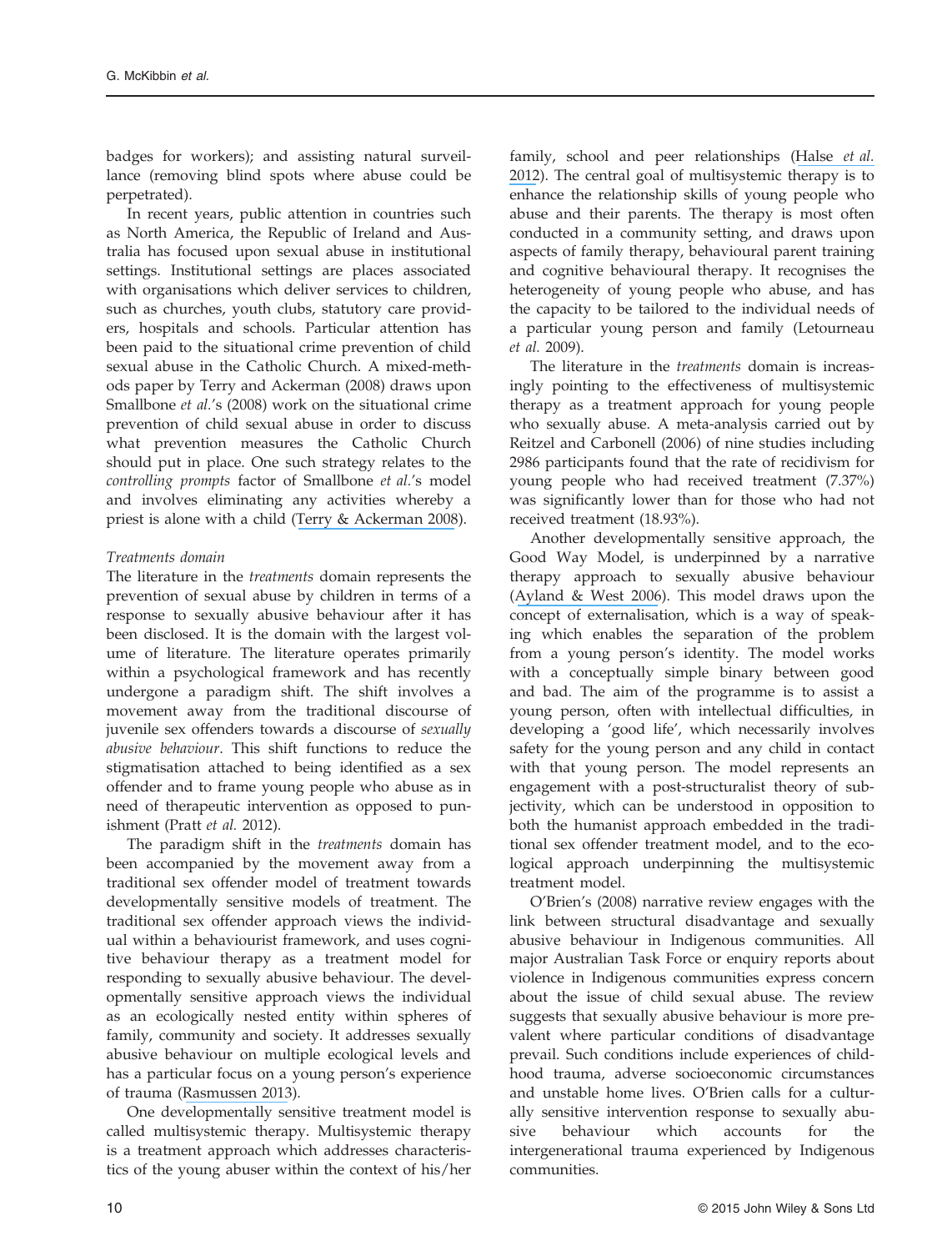|  | Table 2 Conceptualising prevention-enhancing interactions |  |
|--|-----------------------------------------------------------|--|
|  |                                                           |  |

| Type of interaction                                                           |                                                                                                                                                                                                                                                                                                    |  |  |
|-------------------------------------------------------------------------------|----------------------------------------------------------------------------------------------------------------------------------------------------------------------------------------------------------------------------------------------------------------------------------------------------|--|--|
| Inter-domain                                                                  | Domain with public health model of prevention                                                                                                                                                                                                                                                      |  |  |
| • Communications with causes domains<br>• Characteristics with causes domains | • Communications domain with primary prevention at all levels of young<br>abuser's ecology<br>• Causes domain with secondary prevention at individual and societal levels of young<br>abuser's ecology<br>• Treatments domain with tertiary prevention at societal layer of young abuser's ecology |  |  |

## Synthesising construct: prevention-enhancing

The authors identified prevention-enhancing interactions as a synthesising construct to explain how the domains interact with one another, as well as with the public health model of prevention (Table 2). The domains are relatively siloed in that the evidence in each domain is not necessarily communicated or taken up by professionals working with evidence in other domains ([Humphreys](https://www.researchgate.net/publication/240591110_Readiness_to_Change_Mother-Child_Relationship_and_Domestic_Violence_Intervention?el=1_x_8&enrichId=rgreq-ce9b6f40ffd378a615ee4c3b6dcd8df2-XXX&enrichSource=Y292ZXJQYWdlOzI3OTA2ODIzNDtBUzoyODQ2ODA4MzExNjAzMjBAMTQ0NDg4NDYwNzA2Mw==) et al. 2010). The exception to this siloed positioning of domains lies in the interaction between the interventions domain and the causes domain. [Smallbone](https://www.researchgate.net/publication/275724805_Youth_sexual_offending_Context_good-enough_lives_and_engaging_with_a_wider_prevention_agenda?el=1_x_8&enrichId=rgreq-ce9b6f40ffd378a615ee4c3b6dcd8df2-XXX&enrichSource=Y292ZXJQYWdlOzI3OTA2ODIzNDtBUzoyODQ2ODA4MzExNjAzMjBAMTQ0NDg4NDYwNzA2Mw==) et al. (2013) drew upon the evidence in the causes domain in order to develop applications of developmental and situation crime prevention theory, which are reported on in the interventions domain. Furthermore, the authors translated the evidence at this intersection between causes and interventions domains into the public health model of prevention in order to identify prevention strategies targeted at children who sexually abuse, potential victims of sexual abuse, situations surrounding sexual abuse and communities in which sexual abuse is occurring.

The prevention agenda relating to sexual abuse perpetrated by children could be enhanced by taking advantage of other interactions among domains, in the way that [Smallbone](https://www.researchgate.net/publication/48381578_Preventing_Child_Sexual_Abuse_Evidence_Policy_and_Practice?el=1_x_8&enrichId=rgreq-ce9b6f40ffd378a615ee4c3b6dcd8df2-XXX&enrichSource=Y292ZXJQYWdlOzI3OTA2ODIzNDtBUzoyODQ2ODA4MzExNjAzMjBAMTQ0NDg4NDYwNzA2Mw==) et al. (2008, [2009](https://www.researchgate.net/publication/40031148_Improving_Therapeutic_Engagement_with_Adolescent_Sexual_Offenders?el=1_x_8&enrichId=rgreq-ce9b6f40ffd378a615ee4c3b6dcd8df2-XXX&enrichSource=Y292ZXJQYWdlOzI3OTA2ODIzNDtBUzoyODQ2ODA4MzExNjAzMjBAMTQ0NDg4NDYwNzA2Mw==), [2013](https://www.researchgate.net/publication/275724805_Youth_sexual_offending_Context_good-enough_lives_and_engaging_with_a_wider_prevention_agenda?el=1_x_8&enrichId=rgreq-ce9b6f40ffd378a615ee4c3b6dcd8df2-XXX&enrichSource=Y292ZXJQYWdlOzI3OTA2ODIzNDtBUzoyODQ2ODA4MzExNjAzMjBAMTQ0NDg4NDYwNzA2Mw==)) have achieved with the causes and interventions domains. One such potent interaction relates to the characteristics domain and the communications domain. The evidence in the characteristics domain indicates that children who sexually abuse tend to do so around the age of 12, and that about half of their victims are under the age of 6 ([Finkelhor](https://www.researchgate.net/publication/253386499_Juveniles_Who_Commit_Sex_Offenses_Against_Minors?el=1_x_8&enrichId=rgreq-ce9b6f40ffd378a615ee4c3b6dcd8df2-XXX&enrichSource=Y292ZXJQYWdlOzI3OTA2ODIzNDtBUzoyODQ2ODA4MzExNjAzMjBAMTQ0NDg4NDYwNzA2Mw==) et al. 2009). The evidence in the communications domain could be enhanced by the development and evaluation of child sexual abuse prevention programmes targeted at children as potential victims before the age of 6, and then at children as potential abusers around the age of 12. This would constitute a primary prevention strategy

in that such programmes could be delivered to the whole of school populations around the ages identified above in order to capture as many instances of potential sexual harm before they occur or early in the trajectory of the sexually abusive behaviour.

The second interaction concerns the causes and characteristics domains. The literature in the characteristics domain draws heavily on the trope of heterogeneity to describe children who sexually abuse ([Elkovitch](https://www.researchgate.net/publication/26726749_Understanding_Child_Sexual_Behavior_Problems_A_Developmental_Psychopathology_Framework?el=1_x_8&enrichId=rgreq-ce9b6f40ffd378a615ee4c3b6dcd8df2-XXX&enrichSource=Y292ZXJQYWdlOzI3OTA2ODIzNDtBUzoyODQ2ODA4MzExNjAzMjBAMTQ0NDg4NDYwNzA2Mw==) et al. 2009, Finkelhor et al. 200[9, Latzman](https://www.researchgate.net/publication/51208235_Sexual_Offending_in_Adolescence_A_Comparison_of_Sibling_Offenders_and_Nonsibling_Offenders_across_Domains_of_Risk_and_Treatment_Need?el=1_x_8&enrichId=rgreq-ce9b6f40ffd378a615ee4c3b6dcd8df2-XXX&enrichSource=Y292ZXJQYWdlOzI3OTA2ODIzNDtBUzoyODQ2ODA4MzExNjAzMjBAMTQ0NDg4NDYwNzA2Mw==) [et al.](https://www.researchgate.net/publication/51208235_Sexual_Offending_in_Adolescence_A_Comparison_of_Sibling_Offenders_and_Nonsibling_Offenders_across_Domains_of_Risk_and_Treatment_Need?el=1_x_8&enrichId=rgreq-ce9b6f40ffd378a615ee4c3b6dcd8df2-XXX&enrichSource=Y292ZXJQYWdlOzI3OTA2ODIzNDtBUzoyODQ2ODA4MzExNjAzMjBAMTQ0NDg4NDYwNzA2Mw==) 201[1, Hackett](https://www.researchgate.net/publication/259547947_Community_Reactions_to_Young_People_Who_Have_Sexually_Abused_and_Their_Families_A_Shotgun_Blast_Not_a_Rifle_Shot?el=1_x_8&enrichId=rgreq-ce9b6f40ffd378a615ee4c3b6dcd8df2-XXX&enrichSource=Y292ZXJQYWdlOzI3OTA2ODIzNDtBUzoyODQ2ODA4MzExNjAzMjBAMTQ0NDg4NDYwNzA2Mw==) et al. 2013a). The authors hold that young abusers cannot be easily grouped together because their characteristics vary so greatly. However, evidence in the characteristics domain also indicates that the vast majority of sexually abusive behaviour is carried out by boys ([Finkelhor](https://www.researchgate.net/publication/253386499_Juveniles_Who_Commit_Sex_Offenses_Against_Minors?el=1_x_8&enrichId=rgreq-ce9b6f40ffd378a615ee4c3b6dcd8df2-XXX&enrichSource=Y292ZXJQYWdlOzI3OTA2ODIzNDtBUzoyODQ2ODA4MzExNjAzMjBAMTQ0NDg4NDYwNzA2Mw==) et al. [2009](https://www.researchgate.net/publication/253386499_Juveniles_Who_Commit_Sex_Offenses_Against_Minors?el=1_x_8&enrichId=rgreq-ce9b6f40ffd378a615ee4c3b6dcd8df2-XXX&enrichSource=Y292ZXJQYWdlOzI3OTA2ODIzNDtBUzoyODQ2ODA4MzExNjAzMjBAMTQ0NDg4NDYwNzA2Mw==)[, Hackett](https://www.researchgate.net/publication/264379649_Individual_Family_and_Abuse_Characteristics_of_700_British_Child_and_Adolescent_Sexual_Abusers?el=1_x_8&enrichId=rgreq-ce9b6f40ffd378a615ee4c3b6dcd8df2-XXX&enrichSource=Y292ZXJQYWdlOzI3OTA2ODIzNDtBUzoyODQ2ODA4MzExNjAzMjBAMTQ0NDg4NDYwNzA2Mw==) et al. 2013b). A potent interaction might then occur between the causes and characteristics domains in relation to the question of masculinity. Although Messerschmidt (2000) highlights the question of gender, the causes domain does not adequately reflect the fact that boys are overwhelmingly the perpetrators of sexual abuse, nor does it scrutinise the fact that boys who are themselves abused at around the age of 12 are more likely to become perpetrators of sexual abuse (Ogloff et al. 2012). There is potential for further investigation about how gender informs the perpetration of sexual abuse by children.

The domains can be read not only in terms of their interactions with one another but also in terms of their interactions with the public health model of prevention. The characteristics and causes domains do not directly correspond with primary, secondary or tertiary levels of the public health model. The communications, interventions and treatments domains do, however, correspond with levels of primary, secondary and tertiary prevention respectively. The communications domain is concerned with the primary prevention of child sexual abuse in that school–child communication ([Finkelhor 2009](https://www.researchgate.net/publication/26778779_The_Prevention_of_Childhood_Sexual_Abuse?el=1_x_8&enrichId=rgreq-ce9b6f40ffd378a615ee4c3b6dcd8df2-XXX&enrichSource=Y292ZXJQYWdlOzI3OTA2ODIzNDtBUzoyODQ2ODA4MzExNjAzMjBAMTQ0NDg4NDYwNzA2Mw==)) and parent–child communication about child sexual abuse ([Babatsikos](https://www.researchgate.net/publication/229565424_Parents) [2010](https://www.researchgate.net/publication/229565424_Parents)) provide evidence which could be used to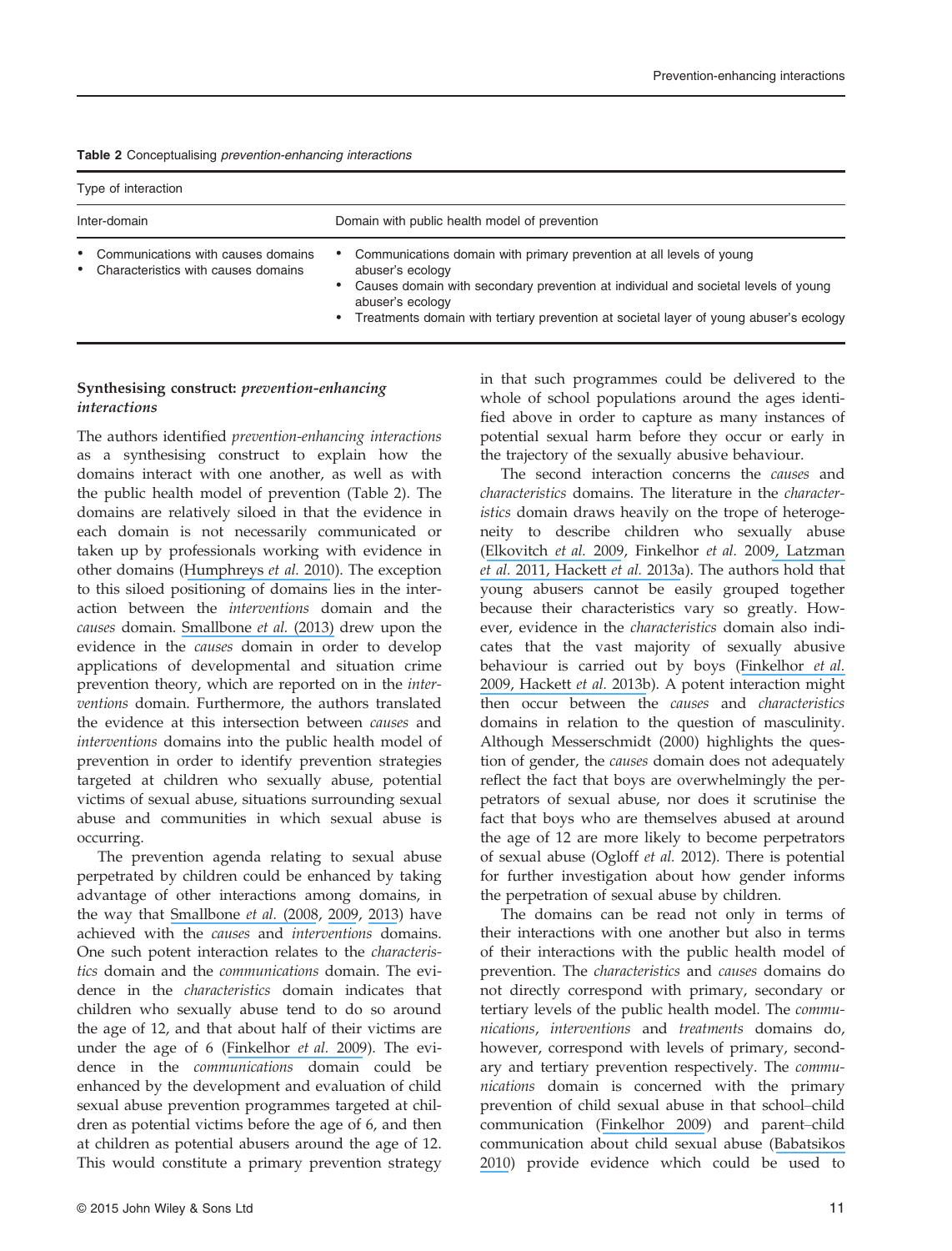inform the development of primary prevention programmes targeted at individuals and families.

Likewise, the interventions domain corresponds most closely with secondary prevention. These strategies target populations which are more likely to perpetrate sexual abuse than other populations. As mentioned, Smallbone et al. (2009) are doing significant work in this area. However, because secondary prevention relies so heavily on evidence from the causes domain, it is important that the causes domain accounts for the fact that most children who sexually abuse are boys. In addition, it is also important to investigate how other markers of difference, such as indigeneity and intellectual disability, inform the perpetration of sexual abuse by children.

The treatments domain corresponds most closely with tertiary prevention. Tertiary prevention addresses sexual abuse by children after it occurs in order to stop it from occurring again. As a tertiary prevention strategy, treatment, particularly in a developmentally sensitive form, seems to be working effectively (Letourneau et al. 2009). However, although the developmentally sensitive approach addresses the individual, family and community layers of a young person ecology, it falls short of addressing the societal layer of young abusers' human ecology (Chung et al. 2006). Tertiary prevention strategies could be enhanced by engaging more deeply with the societal level. This engagement might involve research about young abusers' attitudes towards race, class, gender, sexuality and other markers of difference operating at a societal level.

#### **Discussion**

In this review, the authors have conceptualised points of interaction among domains, as well as between domains and the public health model of prevention. The key finding which emerged from the review was that the domains tend to be siloed. Siloing occurs when areas of research, policy and practice become segregated from other areas on the basis of particular disciplinary traditions and associated epistemological and ontological frameworks ([Humphreys](https://www.researchgate.net/publication/240591110_Readiness_to_Change_Mother-Child_Relationship_and_Domestic_Violence_Intervention?el=1_x_8&enrichId=rgreq-ce9b6f40ffd378a615ee4c3b6dcd8df2-XXX&enrichSource=Y292ZXJQYWdlOzI3OTA2ODIzNDtBUzoyODQ2ODA4MzExNjAzMjBAMTQ0NDg4NDYwNzA2Mw==) et al. 2010). This means that there are potentially lost opportunities for developing an effective sexually abusive behaviour prevention agenda. Opportunities exist at the points of interaction among domains, as well as between domains and the public health model of prevention.

There is some evidence, however, that the siloing of domains is being broken down across Englishspeaking jurisdictions. Recent evidence emerging from the United States demonstrates an interest in

working across the causes and treatments domains in that Letourneau et al. (2009) are working to establish treatment practices which account for the traumatic experiences of many children who sexually abuse. Other US authors have begun to engage with the public health model of prevention, as well as with a model known as the Spectrum of Prevention ([Kenny &](https://www.researchgate.net/publication/229324516_Preventing_Childhood_Sexual_Abuse_An_Ecological_Approach?el=1_x_8&enrichId=rgreq-ce9b6f40ffd378a615ee4c3b6dcd8df2-XXX&enrichSource=Y292ZXJQYWdlOzI3OTA2ODIzNDtBUzoyODQ2ODA4MzExNjAzMjBAMTQ0NDg4NDYwNzA2Mw==) [Wurtele 2012](https://www.researchgate.net/publication/229324516_Preventing_Childhood_Sexual_Abuse_An_Ecological_Approach?el=1_x_8&enrichId=rgreq-ce9b6f40ffd378a615ee4c3b6dcd8df2-XXX&enrichSource=Y292ZXJQYWdlOzI3OTA2ODIzNDtBUzoyODQ2ODA4MzExNjAzMjBAMTQ0NDg4NDYwNzA2Mw==)). In the United Kingdom, authors have established sound evidence in the characteristics domain, and are now drawing on that evidence to inform service delivery to children who sexually abuse as reported in the treatments domain ([Masson](https://www.researchgate.net/publication/247498145_A_decade_on_from_the_NCH_Report_1992_Adolescent_sexual_aggression_policy_practice_and_service_delivery_across_the_UK_and_Republic_of_Ireland?el=1_x_8&enrichId=rgreq-ce9b6f40ffd378a615ee4c3b6dcd8df2-XXX&enrichSource=Y292ZXJQYWdlOzI3OTA2ODIzNDtBUzoyODQ2ODA4MzExNjAzMjBAMTQ0NDg4NDYwNzA2Mw==) [& Hackett 2003](https://www.researchgate.net/publication/247498145_A_decade_on_from_the_NCH_Report_1992_Adolescent_sexual_aggression_policy_practice_and_service_delivery_across_the_UK_and_Republic_of_Ireland?el=1_x_8&enrichId=rgreq-ce9b6f40ffd378a615ee4c3b6dcd8df2-XXX&enrichSource=Y292ZXJQYWdlOzI3OTA2ODIzNDtBUzoyODQ2ODA4MzExNjAzMjBAMTQ0NDg4NDYwNzA2Mw==)[, Hackett](https://www.researchgate.net/publication/259547947_Community_Reactions_to_Young_People_Who_Have_Sexually_Abused_and_Their_Families_A_Shotgun_Blast_Not_a_Rifle_Shot?el=1_x_8&enrichId=rgreq-ce9b6f40ffd378a615ee4c3b6dcd8df2-XXX&enrichSource=Y292ZXJQYWdlOzI3OTA2ODIzNDtBUzoyODQ2ODA4MzExNjAzMjBAMTQ0NDg4NDYwNzA2Mw==) et al. 2013a). The Canadian literature has demonstrated a focus on the causes domain in relation to the secondary level of the public health model of prevention in that authors have shown an interest in the issue of recidivism ([Carpen](https://www.researchgate.net/publication/51682679_Correlates_of_Recidivism_Among_Adolescents_Who_Have_Sexually_Offended?el=1_x_8&enrichId=rgreq-ce9b6f40ffd378a615ee4c3b6dcd8df2-XXX&enrichSource=Y292ZXJQYWdlOzI3OTA2ODIzNDtBUzoyODQ2ODA4MzExNjAzMjBAMTQ0NDg4NDYwNzA2Mw==)[tier & Proulx 2011](https://www.researchgate.net/publication/51682679_Correlates_of_Recidivism_Among_Adolescents_Who_Have_Sexually_Offended?el=1_x_8&enrichId=rgreq-ce9b6f40ffd378a615ee4c3b6dcd8df2-XXX&enrichSource=Y292ZXJQYWdlOzI3OTA2ODIzNDtBUzoyODQ2ODA4MzExNjAzMjBAMTQ0NDg4NDYwNzA2Mw==)), as well as in the potential causal relationship between being a victim of sexual abuse and becoming a perpetrator of such abuse ([Mallie](https://www.researchgate.net/publication/226729127_Childhood_Abuse_and_Adolescent_Sexual_Re-Offending_A_Meta-Analysis?el=1_x_8&enrichId=rgreq-ce9b6f40ffd378a615ee4c3b6dcd8df2-XXX&enrichSource=Y292ZXJQYWdlOzI3OTA2ODIzNDtBUzoyODQ2ODA4MzExNjAzMjBAMTQ0NDg4NDYwNzA2Mw==) [et al.](https://www.researchgate.net/publication/226729127_Childhood_Abuse_and_Adolescent_Sexual_Re-Offending_A_Meta-Analysis?el=1_x_8&enrichId=rgreq-ce9b6f40ffd378a615ee4c3b6dcd8df2-XXX&enrichSource=Y292ZXJQYWdlOzI3OTA2ODIzNDtBUzoyODQ2ODA4MzExNjAzMjBAMTQ0NDg4NDYwNzA2Mw==) 2010).

The Australian evidence base holds examples of crossing domain silos. [Smallbone](https://www.researchgate.net/publication/48381578_Preventing_Child_Sexual_Abuse_Evidence_Policy_and_Practice?el=1_x_8&enrichId=rgreq-ce9b6f40ffd378a615ee4c3b6dcd8df2-XXX&enrichSource=Y292ZXJQYWdlOzI3OTA2ODIzNDtBUzoyODQ2ODA4MzExNjAzMjBAMTQ0NDg4NDYwNzA2Mw==) et al.'s (2008, [2009](https://www.researchgate.net/publication/40031148_Improving_Therapeutic_Engagement_with_Adolescent_Sexual_Offenders?el=1_x_8&enrichId=rgreq-ce9b6f40ffd378a615ee4c3b6dcd8df2-XXX&enrichSource=Y292ZXJQYWdlOzI3OTA2ODIzNDtBUzoyODQ2ODA4MzExNjAzMjBAMTQ0NDg4NDYwNzA2Mw==), [2013](https://www.researchgate.net/publication/275724805_Youth_sexual_offending_Context_good-enough_lives_and_engaging_with_a_wider_prevention_agenda?el=1_x_8&enrichId=rgreq-ce9b6f40ffd378a615ee4c3b6dcd8df2-XXX&enrichSource=Y292ZXJQYWdlOzI3OTA2ODIzNDtBUzoyODQ2ODA4MzExNjAzMjBAMTQ0NDg4NDYwNzA2Mw==)) crime prevention work is positioned at the intersection of the causes and interventions domains, along with the secondary prevention level of the public health model of prevention. Carmody's (2006, 2009) work on education and sexual ethics operates at the intersection between the causes and communications domains, along with the primary prevention level of the public health model of prevention. Similarly, Chung et al. (2006) have explored the interaction between the societal layer of perpetrators' human ecology and the tertiary prevention level of the public health model of prevention.

#### Strengths and limitations

There are two main strengths associated with this review. First, it has synthesised a broad range of empirical and non-empirical evidence across different disciplinary traditions. In this sense, it has provided practitioners and policy makers working with children who sexually abuse with a snapshot of the current evidence base. Second, the review identified points of interaction among domains, as well as between domains and the public health model of prevention. These interactions could be taken as springboards for future work relating to the prevention of sexual abuse perpetrated by young people.

The study also has a limitation pertaining to the inherent difficulty qualitative systematic review authors have in accounting for their decisions about sampling literature. Qualitative methods for system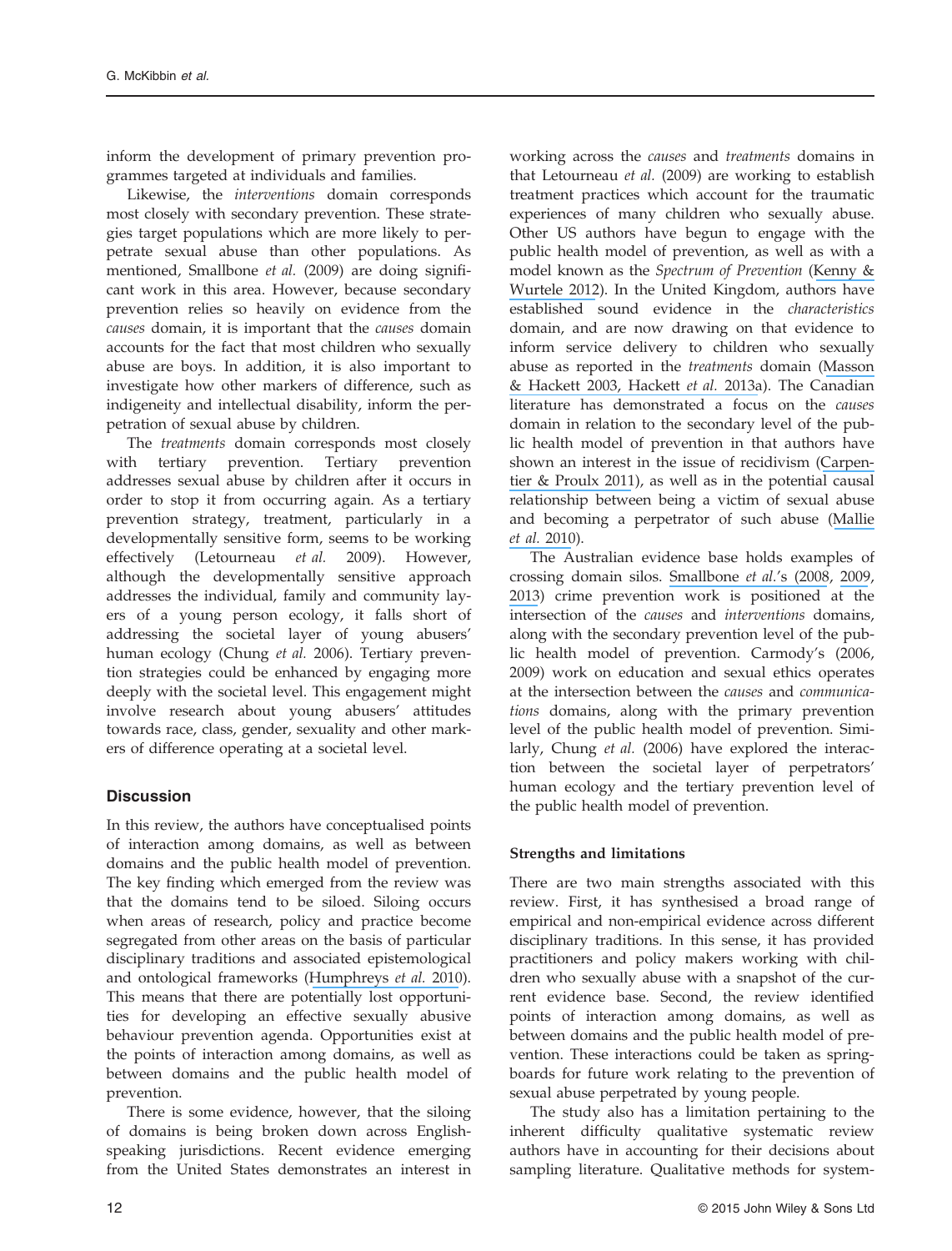atic reviews such as Critical Interpretive Synthesis are in the relatively early stages of development. The outcome of a synthesising argument is necessarily more subjective, but potentially more inclusive, than the aggregative outcome of quantitative reviews (Dixon-Woods et al. 200[5, Boyko](https://www.researchgate.net/publication/230781172_Deliberative_dialogues_as_a_mechanism_for_knowledge_translation_and_exchange_in_health_systems_decision-making?el=1_x_8&enrichId=rgreq-ce9b6f40ffd378a615ee4c3b6dcd8df2-XXX&enrichSource=Y292ZXJQYWdlOzI3OTA2ODIzNDtBUzoyODQ2ODA4MzExNjAzMjBAMTQ0NDg4NDYwNzA2Mw==) et al. 2012) and hence addresses different questions and priorities in the developing evidence base.

#### Conclusion

Despite the limitations associated with qualitative methodologies, we would argue that this review achieved its aim to identify opportunities for further research, policy and practice work to enhance the prevention agenda relating to the perpetration of sexual abuse by children. Critical Interpretive Synthesis provided the vehicle for development. The outcome of the review was a synthesising construct: prevention-enhancing interactions. This construct referred to the idea that the evidence domains remain relatively siloed, and that interactions among domains, as well as between domains and the public health model of prevention, hold potential for future prevention work.

The authors consider this review to be a timely contribution to the current agenda pertaining to sexual abuse perpetrated by children in that it provides researchers, policy makers and practitioners in the field with a conceptualisation of opportunities for enhancing prevention work. The authors intend the review to act as a heuristic for professionals who are faced with the issue of children who perpetrate sexual abuse. Sexual abuse perpetrated by children against other children is a social phenomenon which confounds traditional notions of childhood innocence, as well as of the victim/perpetrator binary underpinning many legislative frameworks (O'Brien 2010). It is essential that professionals have access to pertinent evidence about sexual abuse perpetrated by children, and that this evidence is used to further the safeguarding of children's right to live free from being both victims and perpetrators of sexual abuse.

#### Acknowledgements

The authors acknowledge the Melbourne Social Equity Institute at the University of Melbourne for contributing to the Australian Postgraduate Award which supports this research.

#### **References**

Australian Institute of Health and Welfare (2013) Child Protection Australia 2011–12. Child Welfare Series, Canberra.

- [Ayland L. & West B. \(2006\) The Good Way model: a](https://www.researchgate.net/publication/232902420_The_Good_Way_model_A_strengths-based_approach_for_working_with_young_people_especially_those_with_intellectual_difficulties_who_have_sexually_abusive_behaviour?el=1_x_8&enrichId=rgreq-ce9b6f40ffd378a615ee4c3b6dcd8df2-XXX&enrichSource=Y292ZXJQYWdlOzI3OTA2ODIzNDtBUzoyODQ2ODA4MzExNjAzMjBAMTQ0NDg4NDYwNzA2Mw==) [strengths-based approach for working with young people,](https://www.researchgate.net/publication/232902420_The_Good_Way_model_A_strengths-based_approach_for_working_with_young_people_especially_those_with_intellectual_difficulties_who_have_sexually_abusive_behaviour?el=1_x_8&enrichId=rgreq-ce9b6f40ffd378a615ee4c3b6dcd8df2-XXX&enrichSource=Y292ZXJQYWdlOzI3OTA2ODIzNDtBUzoyODQ2ODA4MzExNjAzMjBAMTQ0NDg4NDYwNzA2Mw==) [especially those with intellectual dif](https://www.researchgate.net/publication/232902420_The_Good_Way_model_A_strengths-based_approach_for_working_with_young_people_especially_those_with_intellectual_difficulties_who_have_sexually_abusive_behaviour?el=1_x_8&enrichId=rgreq-ce9b6f40ffd378a615ee4c3b6dcd8df2-XXX&enrichSource=Y292ZXJQYWdlOzI3OTA2ODIzNDtBUzoyODQ2ODA4MzExNjAzMjBAMTQ0NDg4NDYwNzA2Mw==)ficulties, who have [sexually abusive behaviour.](https://www.researchgate.net/publication/232902420_The_Good_Way_model_A_strengths-based_approach_for_working_with_young_people_especially_those_with_intellectual_difficulties_who_have_sexually_abusive_behaviour?el=1_x_8&enrichId=rgreq-ce9b6f40ffd378a615ee4c3b6dcd8df2-XXX&enrichSource=Y292ZXJQYWdlOzI3OTA2ODIzNDtBUzoyODQ2ODA4MzExNjAzMjBAMTQ0NDg4NDYwNzA2Mw==) Journal of Sexual Aggression 12 [\(2\), 189](https://www.researchgate.net/publication/232902420_The_Good_Way_model_A_strengths-based_approach_for_working_with_young_people_especially_those_with_intellectual_difficulties_who_have_sexually_abusive_behaviour?el=1_x_8&enrichId=rgreq-ce9b6f40ffd378a615ee4c3b6dcd8df2-XXX&enrichSource=Y292ZXJQYWdlOzI3OTA2ODIzNDtBUzoyODQ2ODA4MzExNjAzMjBAMTQ0NDg4NDYwNzA2Mw==)–201.
- [Babatsikos G. \(2010\) Parents](https://www.researchgate.net/publication/229565424_Parents)' knowledge, attitudes and [practices about preventing child sexual abuse: a literature](https://www.researchgate.net/publication/229565424_Parents) review. [Child Abuse Review](https://www.researchgate.net/publication/229565424_Parents) 19 (2), 107–129.
- [Barnett-Page E. & Thomas J. \(2009\) Methods for the synthe](https://www.researchgate.net/publication/26732677_Methods_for_the_synthesis_of_qualitative_research_A_critical_review?el=1_x_8&enrichId=rgreq-ce9b6f40ffd378a615ee4c3b6dcd8df2-XXX&enrichSource=Y292ZXJQYWdlOzI3OTA2ODIzNDtBUzoyODQ2ODA4MzExNjAzMjBAMTQ0NDg4NDYwNzA2Mw==)[sis of qualitative research: a critical review.](https://www.researchgate.net/publication/26732677_Methods_for_the_synthesis_of_qualitative_research_A_critical_review?el=1_x_8&enrichId=rgreq-ce9b6f40ffd378a615ee4c3b6dcd8df2-XXX&enrichSource=Y292ZXJQYWdlOzI3OTA2ODIzNDtBUzoyODQ2ODA4MzExNjAzMjBAMTQ0NDg4NDYwNzA2Mw==) BMC Medical [Research Methodology](https://www.researchgate.net/publication/26732677_Methods_for_the_synthesis_of_qualitative_research_A_critical_review?el=1_x_8&enrichId=rgreq-ce9b6f40ffd378a615ee4c3b6dcd8df2-XXX&enrichSource=Y292ZXJQYWdlOzI3OTA2ODIzNDtBUzoyODQ2ODA4MzExNjAzMjBAMTQ0NDg4NDYwNzA2Mw==) 9, 59–69.
- Boyd C. & Bromfield L. (2006) Young People Who Sexually Abuse: Key Issues. Australian Centre for the Study of Sexual Assault Wrap. Australian Institute of Family Studies, Melbourne.
- [Boyko J.A., Lavis J.N., Abelson J., Dobbins M. & Carter N.](https://www.researchgate.net/publication/230781172_Deliberative_dialogues_as_a_mechanism_for_knowledge_translation_and_exchange_in_health_systems_decision-making?el=1_x_8&enrichId=rgreq-ce9b6f40ffd378a615ee4c3b6dcd8df2-XXX&enrichSource=Y292ZXJQYWdlOzI3OTA2ODIzNDtBUzoyODQ2ODA4MzExNjAzMjBAMTQ0NDg4NDYwNzA2Mw==) [\(2012\) Deliberative dialogues as a mechanism for knowl](https://www.researchgate.net/publication/230781172_Deliberative_dialogues_as_a_mechanism_for_knowledge_translation_and_exchange_in_health_systems_decision-making?el=1_x_8&enrichId=rgreq-ce9b6f40ffd378a615ee4c3b6dcd8df2-XXX&enrichSource=Y292ZXJQYWdlOzI3OTA2ODIzNDtBUzoyODQ2ODA4MzExNjAzMjBAMTQ0NDg4NDYwNzA2Mw==)[edge translation and exchange in health systems decision-](https://www.researchgate.net/publication/230781172_Deliberative_dialogues_as_a_mechanism_for_knowledge_translation_and_exchange_in_health_systems_decision-making?el=1_x_8&enrichId=rgreq-ce9b6f40ffd378a615ee4c3b6dcd8df2-XXX&enrichSource=Y292ZXJQYWdlOzI3OTA2ODIzNDtBUzoyODQ2ODA4MzExNjAzMjBAMTQ0NDg4NDYwNzA2Mw==)making. [Social Science & Medicine](https://www.researchgate.net/publication/230781172_Deliberative_dialogues_as_a_mechanism_for_knowledge_translation_and_exchange_in_health_systems_decision-making?el=1_x_8&enrichId=rgreq-ce9b6f40ffd378a615ee4c3b6dcd8df2-XXX&enrichSource=Y292ZXJQYWdlOzI3OTA2ODIzNDtBUzoyODQ2ODA4MzExNjAzMjBAMTQ0NDg4NDYwNzA2Mw==) 75 (11), 1938-1945.
- [Briggs F. \(1988\) South Australian parents want child protec](https://www.researchgate.net/publication/247499116_South_Australian_Parents_want_Child_Protection_Programs_to_be_offered_in_Schools_and_PreSchools?el=1_x_8&enrichId=rgreq-ce9b6f40ffd378a615ee4c3b6dcd8df2-XXX&enrichSource=Y292ZXJQYWdlOzI3OTA2ODIzNDtBUzoyODQ2ODA4MzExNjAzMjBAMTQ0NDg4NDYwNzA2Mw==)[tion programmes to be offered in schools and preschools.](https://www.researchgate.net/publication/247499116_South_Australian_Parents_want_Child_Protection_Programs_to_be_offered_in_Schools_and_PreSchools?el=1_x_8&enrichId=rgreq-ce9b6f40ffd378a615ee4c3b6dcd8df2-XXX&enrichSource=Y292ZXJQYWdlOzI3OTA2ODIzNDtBUzoyODQ2ODA4MzExNjAzMjBAMTQ0NDg4NDYwNzA2Mw==) [Early Child Development and Care](https://www.researchgate.net/publication/247499116_South_Australian_Parents_want_Child_Protection_Programs_to_be_offered_in_Schools_and_PreSchools?el=1_x_8&enrichId=rgreq-ce9b6f40ffd378a615ee4c3b6dcd8df2-XXX&enrichSource=Y292ZXJQYWdlOzI3OTA2ODIzNDtBUzoyODQ2ODA4MzExNjAzMjBAMTQ0NDg4NDYwNzA2Mw==) 34 (1), 167–178.
- Bromfield L. & Holzer P. (2008) A National Approach for Child Protection. Australian Institute of Family Studies, Melbourne.
- [Brown A. & Burton D.L. \(2010\) Exploring the overlap in](https://www.researchgate.net/publication/45424933_Exploring_the_Overlap_in_Male_Juvenile_Sexual_Offending_and_General_Delinquency_Trauma_Alcohol_Use_and_Masculine_Beliefs?el=1_x_8&enrichId=rgreq-ce9b6f40ffd378a615ee4c3b6dcd8df2-XXX&enrichSource=Y292ZXJQYWdlOzI3OTA2ODIzNDtBUzoyODQ2ODA4MzExNjAzMjBAMTQ0NDg4NDYwNzA2Mw==) [male juvenile sexual offending and general delinquency:](https://www.researchgate.net/publication/45424933_Exploring_the_Overlap_in_Male_Juvenile_Sexual_Offending_and_General_Delinquency_Trauma_Alcohol_Use_and_Masculine_Beliefs?el=1_x_8&enrichId=rgreq-ce9b6f40ffd378a615ee4c3b6dcd8df2-XXX&enrichSource=Y292ZXJQYWdlOzI3OTA2ODIzNDtBUzoyODQ2ODA4MzExNjAzMjBAMTQ0NDg4NDYwNzA2Mw==) [Trauma, alcohol use, and masculine beliefs.](https://www.researchgate.net/publication/45424933_Exploring_the_Overlap_in_Male_Juvenile_Sexual_Offending_and_General_Delinquency_Trauma_Alcohol_Use_and_Masculine_Beliefs?el=1_x_8&enrichId=rgreq-ce9b6f40ffd378a615ee4c3b6dcd8df2-XXX&enrichSource=Y292ZXJQYWdlOzI3OTA2ODIzNDtBUzoyODQ2ODA4MzExNjAzMjBAMTQ0NDg4NDYwNzA2Mw==) Journal of [Child Sexual Abuse](https://www.researchgate.net/publication/45424933_Exploring_the_Overlap_in_Male_Juvenile_Sexual_Offending_and_General_Delinquency_Trauma_Alcohol_Use_and_Masculine_Beliefs?el=1_x_8&enrichId=rgreq-ce9b6f40ffd378a615ee4c3b6dcd8df2-XXX&enrichSource=Y292ZXJQYWdlOzI3OTA2ODIzNDtBUzoyODQ2ODA4MzExNjAzMjBAMTQ0NDg4NDYwNzA2Mw==) 19 (4), 450–468.
- [Carmody M. \(2006\) Preventing adult sexual violence through](https://www.researchgate.net/publication/228380841_Preventing_adult_sexual_violence_through_education?el=1_x_8&enrichId=rgreq-ce9b6f40ffd378a615ee4c3b6dcd8df2-XXX&enrichSource=Y292ZXJQYWdlOzI3OTA2ODIzNDtBUzoyODQ2ODA4MzExNjAzMjBAMTQ0NDg4NDYwNzA2Mw==) education. [Current Issues in Criminal Justice](https://www.researchgate.net/publication/228380841_Preventing_adult_sexual_violence_through_education?el=1_x_8&enrichId=rgreq-ce9b6f40ffd378a615ee4c3b6dcd8df2-XXX&enrichSource=Y292ZXJQYWdlOzI3OTA2ODIzNDtBUzoyODQ2ODA4MzExNjAzMjBAMTQ0NDg4NDYwNzA2Mw==) 18 (2), 342–356.
- Carmody M. (2009) Conceptualising the Prevention of Sexual Assault and the Role of Education. Australian Centre for the Study of Sexual Assault Issues 10, Australian Institute of Family Studies, Melbourne.
- [Carpentier J. & Proulx J. \(2011\) Correlates of recidivism](https://www.researchgate.net/publication/51682679_Correlates_of_Recidivism_Among_Adolescents_Who_Have_Sexually_Offended?el=1_x_8&enrichId=rgreq-ce9b6f40ffd378a615ee4c3b6dcd8df2-XXX&enrichSource=Y292ZXJQYWdlOzI3OTA2ODIzNDtBUzoyODQ2ODA4MzExNjAzMjBAMTQ0NDg4NDYwNzA2Mw==) [among adolescents who have sexually offended.](https://www.researchgate.net/publication/51682679_Correlates_of_Recidivism_Among_Adolescents_Who_Have_Sexually_Offended?el=1_x_8&enrichId=rgreq-ce9b6f40ffd378a615ee4c3b6dcd8df2-XXX&enrichSource=Y292ZXJQYWdlOzI3OTA2ODIzNDtBUzoyODQ2ODA4MzExNjAzMjBAMTQ0NDg4NDYwNzA2Mw==) Sexual [Abuse: A Journal of Research and Treatment](https://www.researchgate.net/publication/51682679_Correlates_of_Recidivism_Among_Adolescents_Who_Have_Sexually_Offended?el=1_x_8&enrichId=rgreq-ce9b6f40ffd378a615ee4c3b6dcd8df2-XXX&enrichSource=Y292ZXJQYWdlOzI3OTA2ODIzNDtBUzoyODQ2ODA4MzExNjAzMjBAMTQ0NDg4NDYwNzA2Mw==) 23 (4), 434–455.
- [Charmaz K. \(2008\) Constructionism and the Grounded The](https://www.researchgate.net/publication/285294710_Constructionism_and_the_grounded_theory_method?el=1_x_8&enrichId=rgreq-ce9b6f40ffd378a615ee4c3b6dcd8df2-XXX&enrichSource=Y292ZXJQYWdlOzI3OTA2ODIzNDtBUzoyODQ2ODA4MzExNjAzMjBAMTQ0NDg4NDYwNzA2Mw==)[ory method. In: J.A. Holstein & J.F. Gubrium \(Eds\)](https://www.researchgate.net/publication/285294710_Constructionism_and_the_grounded_theory_method?el=1_x_8&enrichId=rgreq-ce9b6f40ffd378a615ee4c3b6dcd8df2-XXX&enrichSource=Y292ZXJQYWdlOzI3OTA2ODIzNDtBUzoyODQ2ODA4MzExNjAzMjBAMTQ0NDg4NDYwNzA2Mw==) Hand[book of Constructivist Research](https://www.researchgate.net/publication/285294710_Constructionism_and_the_grounded_theory_method?el=1_x_8&enrichId=rgreq-ce9b6f40ffd378a615ee4c3b6dcd8df2-XXX&enrichSource=Y292ZXJQYWdlOzI3OTA2ODIzNDtBUzoyODQ2ODA4MzExNjAzMjBAMTQ0NDg4NDYwNzA2Mw==), pp. 397–412. Guilford Press, [New York.](https://www.researchgate.net/publication/285294710_Constructionism_and_the_grounded_theory_method?el=1_x_8&enrichId=rgreq-ce9b6f40ffd378a615ee4c3b6dcd8df2-XXX&enrichSource=Y292ZXJQYWdlOzI3OTA2ODIzNDtBUzoyODQ2ODA4MzExNjAzMjBAMTQ0NDg4NDYwNzA2Mw==)
- Children, Youth and Families Act (2005) (State of Victoria). Available at:<http://www.legislation.vic.gov.au/> (accessed on 30/4/2013).
- Chung D., O'Leary P.J. & Hand T. (2006) Sexual Violence Offenders: Prevention and Intervention Approaches. Australian Centre for the Study of Sexual Assault Issues 5, Australian Institute of Family Studies, Melbourne.
- Council of Australian Governments (2009) Protecting Children is Everyone's Business: National Framework for Protecting Australia's Children 2009–2020. Australian Government Department of Families, Housing Community Services and Indigenous Affairs, Canberra.
- [Dennison S. & Leclerc B. \(2011\) Developmental factors in](https://www.researchgate.net/publication/241645157_Developmental_Factors_in_Adolescent_Child_Sexual_Offenders_A_Comparison_of_Nonrepeat_and_Repeat_Sexual_Offenders?el=1_x_8&enrichId=rgreq-ce9b6f40ffd378a615ee4c3b6dcd8df2-XXX&enrichSource=Y292ZXJQYWdlOzI3OTA2ODIzNDtBUzoyODQ2ODA4MzExNjAzMjBAMTQ0NDg4NDYwNzA2Mw==) [adolescent child sexual offenders: a comparison of nonre](https://www.researchgate.net/publication/241645157_Developmental_Factors_in_Adolescent_Child_Sexual_Offenders_A_Comparison_of_Nonrepeat_and_Repeat_Sexual_Offenders?el=1_x_8&enrichId=rgreq-ce9b6f40ffd378a615ee4c3b6dcd8df2-XXX&enrichSource=Y292ZXJQYWdlOzI3OTA2ODIzNDtBUzoyODQ2ODA4MzExNjAzMjBAMTQ0NDg4NDYwNzA2Mw==)[peat and repeat sexual offenders.](https://www.researchgate.net/publication/241645157_Developmental_Factors_in_Adolescent_Child_Sexual_Offenders_A_Comparison_of_Nonrepeat_and_Repeat_Sexual_Offenders?el=1_x_8&enrichId=rgreq-ce9b6f40ffd378a615ee4c3b6dcd8df2-XXX&enrichSource=Y292ZXJQYWdlOzI3OTA2ODIzNDtBUzoyODQ2ODA4MzExNjAzMjBAMTQ0NDg4NDYwNzA2Mw==) Criminal Justice and Behavior 38 [\(1\), 1089](https://www.researchgate.net/publication/241645157_Developmental_Factors_in_Adolescent_Child_Sexual_Offenders_A_Comparison_of_Nonrepeat_and_Repeat_Sexual_Offenders?el=1_x_8&enrichId=rgreq-ce9b6f40ffd378a615ee4c3b6dcd8df2-XXX&enrichSource=Y292ZXJQYWdlOzI3OTA2ODIzNDtBUzoyODQ2ODA4MzExNjAzMjBAMTQ0NDg4NDYwNzA2Mw==)–1102.
- [Dixon-Woods M., Agarwal S., Jones D., Young B. & Sutton](https://www.researchgate.net/publication/8063434_Synthesising_Qualitative_and_Quantitative_Evidence_A_Review_of_Possible_Methods?el=1_x_8&enrichId=rgreq-ce9b6f40ffd378a615ee4c3b6dcd8df2-XXX&enrichSource=Y292ZXJQYWdlOzI3OTA2ODIzNDtBUzoyODQ2ODA4MzExNjAzMjBAMTQ0NDg4NDYwNzA2Mw==) [A. \(2005\) Synthesising qualitative and quantitative evi](https://www.researchgate.net/publication/8063434_Synthesising_Qualitative_and_Quantitative_Evidence_A_Review_of_Possible_Methods?el=1_x_8&enrichId=rgreq-ce9b6f40ffd378a615ee4c3b6dcd8df2-XXX&enrichSource=Y292ZXJQYWdlOzI3OTA2ODIzNDtBUzoyODQ2ODA4MzExNjAzMjBAMTQ0NDg4NDYwNzA2Mw==)[dence: a review of possible methods.](https://www.researchgate.net/publication/8063434_Synthesising_Qualitative_and_Quantitative_Evidence_A_Review_of_Possible_Methods?el=1_x_8&enrichId=rgreq-ce9b6f40ffd378a615ee4c3b6dcd8df2-XXX&enrichSource=Y292ZXJQYWdlOzI3OTA2ODIzNDtBUzoyODQ2ODA4MzExNjAzMjBAMTQ0NDg4NDYwNzA2Mw==) Journal of Health Ser[vices Research & Policy](https://www.researchgate.net/publication/8063434_Synthesising_Qualitative_and_Quantitative_Evidence_A_Review_of_Possible_Methods?el=1_x_8&enrichId=rgreq-ce9b6f40ffd378a615ee4c3b6dcd8df2-XXX&enrichSource=Y292ZXJQYWdlOzI3OTA2ODIzNDtBUzoyODQ2ODA4MzExNjAzMjBAMTQ0NDg4NDYwNzA2Mw==)  $10$  (1), 45-53.
- Dixon-Woods M., Cavers D., Agarwal S., Annandale E., Arthur A., Harvey J. & Sutton A. (2006) Conducting a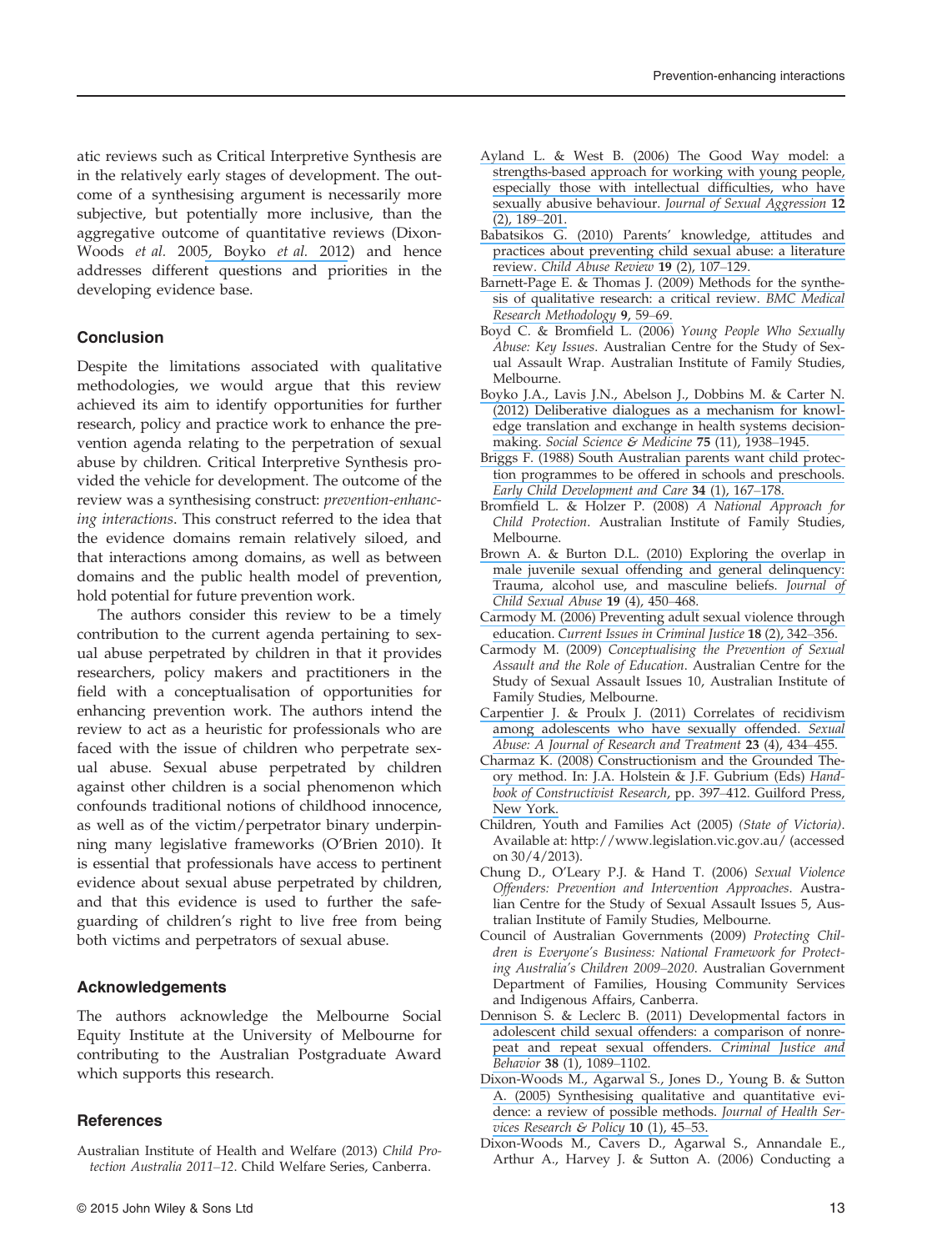Critical Interpretive Synthesis of the literature on access to healthcare by vulnerable groups. BMC Medical Research Methodology 6 (1), 35.

- [Elkovitch N., Latzman R., Hansen D. & Flood M. \(2009\)](https://www.researchgate.net/publication/26726749_Understanding_Child_Sexual_Behavior_Problems_A_Developmental_Psychopathology_Framework?el=1_x_8&enrichId=rgreq-ce9b6f40ffd378a615ee4c3b6dcd8df2-XXX&enrichSource=Y292ZXJQYWdlOzI3OTA2ODIzNDtBUzoyODQ2ODA4MzExNjAzMjBAMTQ0NDg4NDYwNzA2Mw==) [Understanding child sexual behaviour problems: a devel](https://www.researchgate.net/publication/26726749_Understanding_Child_Sexual_Behavior_Problems_A_Developmental_Psychopathology_Framework?el=1_x_8&enrichId=rgreq-ce9b6f40ffd378a615ee4c3b6dcd8df2-XXX&enrichSource=Y292ZXJQYWdlOzI3OTA2ODIzNDtBUzoyODQ2ODA4MzExNjAzMjBAMTQ0NDg4NDYwNzA2Mw==)[opmental psychopathology framework.](https://www.researchgate.net/publication/26726749_Understanding_Child_Sexual_Behavior_Problems_A_Developmental_Psychopathology_Framework?el=1_x_8&enrichId=rgreq-ce9b6f40ffd378a615ee4c3b6dcd8df2-XXX&enrichSource=Y292ZXJQYWdlOzI3OTA2ODIzNDtBUzoyODQ2ODA4MzExNjAzMjBAMTQ0NDg4NDYwNzA2Mw==) Clinical Psychology Review 29 [\(7\), 586](https://www.researchgate.net/publication/26726749_Understanding_Child_Sexual_Behavior_Problems_A_Developmental_Psychopathology_Framework?el=1_x_8&enrichId=rgreq-ce9b6f40ffd378a615ee4c3b6dcd8df2-XXX&enrichSource=Y292ZXJQYWdlOzI3OTA2ODIzNDtBUzoyODQ2ODA4MzExNjAzMjBAMTQ0NDg4NDYwNzA2Mw==)–599.
- [Finkelhor D. \(2009\) The prevention of childhood sexual](https://www.researchgate.net/publication/26778779_The_Prevention_of_Childhood_Sexual_Abuse?el=1_x_8&enrichId=rgreq-ce9b6f40ffd378a615ee4c3b6dcd8df2-XXX&enrichSource=Y292ZXJQYWdlOzI3OTA2ODIzNDtBUzoyODQ2ODA4MzExNjAzMjBAMTQ0NDg4NDYwNzA2Mw==) abuse. [The Future of Children](https://www.researchgate.net/publication/26778779_The_Prevention_of_Childhood_Sexual_Abuse?el=1_x_8&enrichId=rgreq-ce9b6f40ffd378a615ee4c3b6dcd8df2-XXX&enrichSource=Y292ZXJQYWdlOzI3OTA2ODIzNDtBUzoyODQ2ODA4MzExNjAzMjBAMTQ0NDg4NDYwNzA2Mw==) 19 (2), 169–194.
- [Finkelhor D., Ormrod R.K. & Turner H.A. \(2007\) Polyvic](https://www.researchgate.net/publication/6562554_Polyvictimization_and_trauma_in_a_national_longitudinal_cohort?el=1_x_8&enrichId=rgreq-ce9b6f40ffd378a615ee4c3b6dcd8df2-XXX&enrichSource=Y292ZXJQYWdlOzI3OTA2ODIzNDtBUzoyODQ2ODA4MzExNjAzMjBAMTQ0NDg4NDYwNzA2Mw==)[timization and trauma in a national longitudinal cohort.](https://www.researchgate.net/publication/6562554_Polyvictimization_and_trauma_in_a_national_longitudinal_cohort?el=1_x_8&enrichId=rgreq-ce9b6f40ffd378a615ee4c3b6dcd8df2-XXX&enrichSource=Y292ZXJQYWdlOzI3OTA2ODIzNDtBUzoyODQ2ODA4MzExNjAzMjBAMTQ0NDg4NDYwNzA2Mw==) [Development and Psychopathology](https://www.researchgate.net/publication/6562554_Polyvictimization_and_trauma_in_a_national_longitudinal_cohort?el=1_x_8&enrichId=rgreq-ce9b6f40ffd378a615ee4c3b6dcd8df2-XXX&enrichSource=Y292ZXJQYWdlOzI3OTA2ODIzNDtBUzoyODQ2ODA4MzExNjAzMjBAMTQ0NDg4NDYwNzA2Mw==) 19 (1), 149–166.
- [Finkelhor D., Ormrod R. & Chaf](https://www.researchgate.net/publication/253386499_Juveniles_Who_Commit_Sex_Offenses_Against_Minors?el=1_x_8&enrichId=rgreq-ce9b6f40ffd378a615ee4c3b6dcd8df2-XXX&enrichSource=Y292ZXJQYWdlOzI3OTA2ODIzNDtBUzoyODQ2ODA4MzExNjAzMjBAMTQ0NDg4NDYwNzA2Mw==)fin M. (2009) Juveniles Who [Commit Sex Offenses against Minors](https://www.researchgate.net/publication/253386499_Juveniles_Who_Commit_Sex_Offenses_Against_Minors?el=1_x_8&enrichId=rgreq-ce9b6f40ffd378a615ee4c3b6dcd8df2-XXX&enrichSource=Y292ZXJQYWdlOzI3OTA2ODIzNDtBUzoyODQ2ODA4MzExNjAzMjBAMTQ0NDg4NDYwNzA2Mw==). Juvenile Justice Bulle[tin, Department of Justice, Washington, DC.](https://www.researchgate.net/publication/253386499_Juveniles_Who_Commit_Sex_Offenses_Against_Minors?el=1_x_8&enrichId=rgreq-ce9b6f40ffd378a615ee4c3b6dcd8df2-XXX&enrichSource=Y292ZXJQYWdlOzI3OTA2ODIzNDtBUzoyODQ2ODA4MzExNjAzMjBAMTQ0NDg4NDYwNzA2Mw==)
- Flood M. (2009) Respectful relationships: Education violence prevention and respectful relationships education in Victorian secondary schools. Victorian Government Department of Educationa and Early Childhood Development, Development, Melbourne.
- [Friedman M.S., Marshal M.P., Guadamuz T.E., Wei C.,](https://www.researchgate.net/publication/51226500_A_Meta-Analysis_of_Disparities_in_Childhood_Sexual_Abuse_Parental_Physical_Abuse_and_Peer_Victimization_Among_Sexual_Minority_and_Sexual_Nonminority_Individuals?el=1_x_8&enrichId=rgreq-ce9b6f40ffd378a615ee4c3b6dcd8df2-XXX&enrichSource=Y292ZXJQYWdlOzI3OTA2ODIzNDtBUzoyODQ2ODA4MzExNjAzMjBAMTQ0NDg4NDYwNzA2Mw==) [Wong C.F., Saewyc E.M. & Stall R. \(2011\) A meta-analysis](https://www.researchgate.net/publication/51226500_A_Meta-Analysis_of_Disparities_in_Childhood_Sexual_Abuse_Parental_Physical_Abuse_and_Peer_Victimization_Among_Sexual_Minority_and_Sexual_Nonminority_Individuals?el=1_x_8&enrichId=rgreq-ce9b6f40ffd378a615ee4c3b6dcd8df2-XXX&enrichSource=Y292ZXJQYWdlOzI3OTA2ODIzNDtBUzoyODQ2ODA4MzExNjAzMjBAMTQ0NDg4NDYwNzA2Mw==) [of disparities in childhood sexual abuse, parental physical](https://www.researchgate.net/publication/51226500_A_Meta-Analysis_of_Disparities_in_Childhood_Sexual_Abuse_Parental_Physical_Abuse_and_Peer_Victimization_Among_Sexual_Minority_and_Sexual_Nonminority_Individuals?el=1_x_8&enrichId=rgreq-ce9b6f40ffd378a615ee4c3b6dcd8df2-XXX&enrichSource=Y292ZXJQYWdlOzI3OTA2ODIzNDtBUzoyODQ2ODA4MzExNjAzMjBAMTQ0NDg4NDYwNzA2Mw==) [abuse and peer victimization among sexual minority and](https://www.researchgate.net/publication/51226500_A_Meta-Analysis_of_Disparities_in_Childhood_Sexual_Abuse_Parental_Physical_Abuse_and_Peer_Victimization_Among_Sexual_Minority_and_Sexual_Nonminority_Individuals?el=1_x_8&enrichId=rgreq-ce9b6f40ffd378a615ee4c3b6dcd8df2-XXX&enrichSource=Y292ZXJQYWdlOzI3OTA2ODIzNDtBUzoyODQ2ODA4MzExNjAzMjBAMTQ0NDg4NDYwNzA2Mw==) [sexual nonminority individuals.](https://www.researchgate.net/publication/51226500_A_Meta-Analysis_of_Disparities_in_Childhood_Sexual_Abuse_Parental_Physical_Abuse_and_Peer_Victimization_Among_Sexual_Minority_and_Sexual_Nonminority_Individuals?el=1_x_8&enrichId=rgreq-ce9b6f40ffd378a615ee4c3b6dcd8df2-XXX&enrichSource=Y292ZXJQYWdlOzI3OTA2ODIzNDtBUzoyODQ2ODA4MzExNjAzMjBAMTQ0NDg4NDYwNzA2Mw==) American Journal of Public Health 101 [\(8\), 1481](https://www.researchgate.net/publication/51226500_A_Meta-Analysis_of_Disparities_in_Childhood_Sexual_Abuse_Parental_Physical_Abuse_and_Peer_Victimization_Among_Sexual_Minority_and_Sexual_Nonminority_Individuals?el=1_x_8&enrichId=rgreq-ce9b6f40ffd378a615ee4c3b6dcd8df2-XXX&enrichSource=Y292ZXJQYWdlOzI3OTA2ODIzNDtBUzoyODQ2ODA4MzExNjAzMjBAMTQ0NDg4NDYwNzA2Mw==)–1494.
- [Friedrich W.N., Baker A.J.L., Parker R., Schneiderman M.,](https://www.researchgate.net/publication/7427630_Youth_with_Problematic_Sexualized_Behaviors_in_the_Child_Welfare_System_A_One-Year_Longitudinal_Study?el=1_x_8&enrichId=rgreq-ce9b6f40ffd378a615ee4c3b6dcd8df2-XXX&enrichSource=Y292ZXJQYWdlOzI3OTA2ODIzNDtBUzoyODQ2ODA4MzExNjAzMjBAMTQ0NDg4NDYwNzA2Mw==) [Gries L. & Archer M. \(2005\) Youth with problematic sexu](https://www.researchgate.net/publication/7427630_Youth_with_Problematic_Sexualized_Behaviors_in_the_Child_Welfare_System_A_One-Year_Longitudinal_Study?el=1_x_8&enrichId=rgreq-ce9b6f40ffd378a615ee4c3b6dcd8df2-XXX&enrichSource=Y292ZXJQYWdlOzI3OTA2ODIzNDtBUzoyODQ2ODA4MzExNjAzMjBAMTQ0NDg4NDYwNzA2Mw==)[alized behaviors in the child welfare system: a one-year](https://www.researchgate.net/publication/7427630_Youth_with_Problematic_Sexualized_Behaviors_in_the_Child_Welfare_System_A_One-Year_Longitudinal_Study?el=1_x_8&enrichId=rgreq-ce9b6f40ffd378a615ee4c3b6dcd8df2-XXX&enrichSource=Y292ZXJQYWdlOzI3OTA2ODIzNDtBUzoyODQ2ODA4MzExNjAzMjBAMTQ0NDg4NDYwNzA2Mw==) longitudinal study. [Sexual Abuse: A Journal of Research and](https://www.researchgate.net/publication/7427630_Youth_with_Problematic_Sexualized_Behaviors_in_the_Child_Welfare_System_A_One-Year_Longitudinal_Study?el=1_x_8&enrichId=rgreq-ce9b6f40ffd378a615ee4c3b6dcd8df2-XXX&enrichSource=Y292ZXJQYWdlOzI3OTA2ODIzNDtBUzoyODQ2ODA4MzExNjAzMjBAMTQ0NDg4NDYwNzA2Mw==) [Treatment](https://www.researchgate.net/publication/7427630_Youth_with_Problematic_Sexualized_Behaviors_in_the_Child_Welfare_System_A_One-Year_Longitudinal_Study?el=1_x_8&enrichId=rgreq-ce9b6f40ffd378a615ee4c3b6dcd8df2-XXX&enrichSource=Y292ZXJQYWdlOzI3OTA2ODIzNDtBUzoyODQ2ODA4MzExNjAzMjBAMTQ0NDg4NDYwNzA2Mw==) 17 (4), 391–406.
- [Hackett S., Masson H., Balfe M. & Phillips J. \(2013a\) Com](https://www.researchgate.net/publication/259547947_Community_Reactions_to_Young_People_Who_Have_Sexually_Abused_and_Their_Families_A_Shotgun_Blast_Not_a_Rifle_Shot?el=1_x_8&enrichId=rgreq-ce9b6f40ffd378a615ee4c3b6dcd8df2-XXX&enrichSource=Y292ZXJQYWdlOzI3OTA2ODIzNDtBUzoyODQ2ODA4MzExNjAzMjBAMTQ0NDg4NDYwNzA2Mw==)[munity reactions to young people who have sexually](https://www.researchgate.net/publication/259547947_Community_Reactions_to_Young_People_Who_Have_Sexually_Abused_and_Their_Families_A_Shotgun_Blast_Not_a_Rifle_Shot?el=1_x_8&enrichId=rgreq-ce9b6f40ffd378a615ee4c3b6dcd8df2-XXX&enrichSource=Y292ZXJQYWdlOzI3OTA2ODIzNDtBUzoyODQ2ODA4MzExNjAzMjBAMTQ0NDg4NDYwNzA2Mw==) [abused and their families: a shotgun blast, not a ri](https://www.researchgate.net/publication/259547947_Community_Reactions_to_Young_People_Who_Have_Sexually_Abused_and_Their_Families_A_Shotgun_Blast_Not_a_Rifle_Shot?el=1_x_8&enrichId=rgreq-ce9b6f40ffd378a615ee4c3b6dcd8df2-XXX&enrichSource=Y292ZXJQYWdlOzI3OTA2ODIzNDtBUzoyODQ2ODA4MzExNjAzMjBAMTQ0NDg4NDYwNzA2Mw==)fle shot. Children & Society[. Available at:](https://www.researchgate.net/publication/259547947_Community_Reactions_to_Young_People_Who_Have_Sexually_Abused_and_Their_Families_A_Shotgun_Blast_Not_a_Rifle_Shot?el=1_x_8&enrichId=rgreq-ce9b6f40ffd378a615ee4c3b6dcd8df2-XXX&enrichSource=Y292ZXJQYWdlOzI3OTA2ODIzNDtBUzoyODQ2ODA4MzExNjAzMjBAMTQ0NDg4NDYwNzA2Mw==) [http://www.onlineli](http://www.onlinelibrary.wiley.com.ezp.lib)[brary.wiley.com.ezp.lib](http://www.onlinelibrary.wiley.com.ezp.lib) [\(accessed on 22/4/2013\).](https://www.researchgate.net/publication/259547947_Community_Reactions_to_Young_People_Who_Have_Sexually_Abused_and_Their_Families_A_Shotgun_Blast_Not_a_Rifle_Shot?el=1_x_8&enrichId=rgreq-ce9b6f40ffd378a615ee4c3b6dcd8df2-XXX&enrichSource=Y292ZXJQYWdlOzI3OTA2ODIzNDtBUzoyODQ2ODA4MzExNjAzMjBAMTQ0NDg4NDYwNzA2Mw==)
- [Hackett S., Phillips J., Masson H. & Balfe M. \(2013b\) Indi](https://www.researchgate.net/publication/264379649_Individual_Family_and_Abuse_Characteristics_of_700_British_Child_and_Adolescent_Sexual_Abusers?el=1_x_8&enrichId=rgreq-ce9b6f40ffd378a615ee4c3b6dcd8df2-XXX&enrichSource=Y292ZXJQYWdlOzI3OTA2ODIzNDtBUzoyODQ2ODA4MzExNjAzMjBAMTQ0NDg4NDYwNzA2Mw==)[vidual, family and abuse characteristics of 700 British](https://www.researchgate.net/publication/264379649_Individual_Family_and_Abuse_Characteristics_of_700_British_Child_and_Adolescent_Sexual_Abusers?el=1_x_8&enrichId=rgreq-ce9b6f40ffd378a615ee4c3b6dcd8df2-XXX&enrichSource=Y292ZXJQYWdlOzI3OTA2ODIzNDtBUzoyODQ2ODA4MzExNjAzMjBAMTQ0NDg4NDYwNzA2Mw==) [child and adolescent sexual abusers.](https://www.researchgate.net/publication/264379649_Individual_Family_and_Abuse_Characteristics_of_700_British_Child_and_Adolescent_Sexual_Abusers?el=1_x_8&enrichId=rgreq-ce9b6f40ffd378a615ee4c3b6dcd8df2-XXX&enrichSource=Y292ZXJQYWdlOzI3OTA2ODIzNDtBUzoyODQ2ODA4MzExNjAzMjBAMTQ0NDg4NDYwNzA2Mw==) Child Abuse Review 22 [\(4\), 232](https://www.researchgate.net/publication/264379649_Individual_Family_and_Abuse_Characteristics_of_700_British_Child_and_Adolescent_Sexual_Abusers?el=1_x_8&enrichId=rgreq-ce9b6f40ffd378a615ee4c3b6dcd8df2-XXX&enrichSource=Y292ZXJQYWdlOzI3OTA2ODIzNDtBUzoyODQ2ODA4MzExNjAzMjBAMTQ0NDg4NDYwNzA2Mw==)–245.
- [Halse A., Grant J., Thornton J., Indermaurb D., Stevens G.](https://www.researchgate.net/publication/239795096_Intrafamilial_Adolescent_Sex_Offenders) [& Chamarette C. \(2012\) Intrafamilial adolescent sex](https://www.researchgate.net/publication/239795096_Intrafamilial_Adolescent_Sex_Offenders) offenders' [response to psychological treatment.](https://www.researchgate.net/publication/239795096_Intrafamilial_Adolescent_Sex_Offenders) Psychiatry, [Psychology and Law](https://www.researchgate.net/publication/239795096_Intrafamilial_Adolescent_Sex_Offenders) 19 (2), 221–235.
- [Humphreys C., Thiara R. & Skamballis A. \(2010\) Readiness](https://www.researchgate.net/publication/240591110_Readiness_to_Change_Mother-Child_Relationship_and_Domestic_Violence_Intervention?el=1_x_8&enrichId=rgreq-ce9b6f40ffd378a615ee4c3b6dcd8df2-XXX&enrichSource=Y292ZXJQYWdlOzI3OTA2ODIzNDtBUzoyODQ2ODA4MzExNjAzMjBAMTQ0NDg4NDYwNzA2Mw==) [to change: mother-child relationship and domestic vio](https://www.researchgate.net/publication/240591110_Readiness_to_Change_Mother-Child_Relationship_and_Domestic_Violence_Intervention?el=1_x_8&enrichId=rgreq-ce9b6f40ffd378a615ee4c3b6dcd8df2-XXX&enrichSource=Y292ZXJQYWdlOzI3OTA2ODIzNDtBUzoyODQ2ODA4MzExNjAzMjBAMTQ0NDg4NDYwNzA2Mw==)lence intervention. [British Journal of Social Work](https://www.researchgate.net/publication/240591110_Readiness_to_Change_Mother-Child_Relationship_and_Domestic_Violence_Intervention?el=1_x_8&enrichId=rgreq-ce9b6f40ffd378a615ee4c3b6dcd8df2-XXX&enrichSource=Y292ZXJQYWdlOzI3OTA2ODIzNDtBUzoyODQ2ODA4MzExNjAzMjBAMTQ0NDg4NDYwNzA2Mw==) 41 (1), 166–[184.](https://www.researchgate.net/publication/240591110_Readiness_to_Change_Mother-Child_Relationship_and_Domestic_Violence_Intervention?el=1_x_8&enrichId=rgreq-ce9b6f40ffd378a615ee4c3b6dcd8df2-XXX&enrichSource=Y292ZXJQYWdlOzI3OTA2ODIzNDtBUzoyODQ2ODA4MzExNjAzMjBAMTQ0NDg4NDYwNzA2Mw==)
- [Kenny M.C. & Wurtele S.K. \(2012\) Preventing childhood](https://www.researchgate.net/publication/229324516_Preventing_Childhood_Sexual_Abuse_An_Ecological_Approach?el=1_x_8&enrichId=rgreq-ce9b6f40ffd378a615ee4c3b6dcd8df2-XXX&enrichSource=Y292ZXJQYWdlOzI3OTA2ODIzNDtBUzoyODQ2ODA4MzExNjAzMjBAMTQ0NDg4NDYwNzA2Mw==) [sexual abuse: an ecological approach.](https://www.researchgate.net/publication/229324516_Preventing_Childhood_Sexual_Abuse_An_Ecological_Approach?el=1_x_8&enrichId=rgreq-ce9b6f40ffd378a615ee4c3b6dcd8df2-XXX&enrichSource=Y292ZXJQYWdlOzI3OTA2ODIzNDtBUzoyODQ2ODA4MzExNjAzMjBAMTQ0NDg4NDYwNzA2Mw==) Journal of Child Sex[ual Abuse](https://www.researchgate.net/publication/229324516_Preventing_Childhood_Sexual_Abuse_An_Ecological_Approach?el=1_x_8&enrichId=rgreq-ce9b6f40ffd378a615ee4c3b6dcd8df2-XXX&enrichSource=Y292ZXJQYWdlOzI3OTA2ODIzNDtBUzoyODQ2ODA4MzExNjAzMjBAMTQ0NDg4NDYwNzA2Mw==) 21 (4), 361–367.
- [Latzman N.E., Viljoen J.L., Scalora M.J. & Ullman D. \(2011\)](https://www.researchgate.net/publication/51208235_Sexual_Offending_in_Adolescence_A_Comparison_of_Sibling_Offenders_and_Nonsibling_Offenders_across_Domains_of_Risk_and_Treatment_Need?el=1_x_8&enrichId=rgreq-ce9b6f40ffd378a615ee4c3b6dcd8df2-XXX&enrichSource=Y292ZXJQYWdlOzI3OTA2ODIzNDtBUzoyODQ2ODA4MzExNjAzMjBAMTQ0NDg4NDYwNzA2Mw==) [Sexual offending in adolescence: a comparison of sibling](https://www.researchgate.net/publication/51208235_Sexual_Offending_in_Adolescence_A_Comparison_of_Sibling_Offenders_and_Nonsibling_Offenders_across_Domains_of_Risk_and_Treatment_Need?el=1_x_8&enrichId=rgreq-ce9b6f40ffd378a615ee4c3b6dcd8df2-XXX&enrichSource=Y292ZXJQYWdlOzI3OTA2ODIzNDtBUzoyODQ2ODA4MzExNjAzMjBAMTQ0NDg4NDYwNzA2Mw==) [offenders and nonsibling offenders across domains of risk](https://www.researchgate.net/publication/51208235_Sexual_Offending_in_Adolescence_A_Comparison_of_Sibling_Offenders_and_Nonsibling_Offenders_across_Domains_of_Risk_and_Treatment_Need?el=1_x_8&enrichId=rgreq-ce9b6f40ffd378a615ee4c3b6dcd8df2-XXX&enrichSource=Y292ZXJQYWdlOzI3OTA2ODIzNDtBUzoyODQ2ODA4MzExNjAzMjBAMTQ0NDg4NDYwNzA2Mw==) and treatment need. [Journal of Child Sexual Abuse](https://www.researchgate.net/publication/51208235_Sexual_Offending_in_Adolescence_A_Comparison_of_Sibling_Offenders_and_Nonsibling_Offenders_across_Domains_of_Risk_and_Treatment_Need?el=1_x_8&enrichId=rgreq-ce9b6f40ffd378a615ee4c3b6dcd8df2-XXX&enrichSource=Y292ZXJQYWdlOzI3OTA2ODIzNDtBUzoyODQ2ODA4MzExNjAzMjBAMTQ0NDg4NDYwNzA2Mw==) 20 (3), 245–[263.](https://www.researchgate.net/publication/51208235_Sexual_Offending_in_Adolescence_A_Comparison_of_Sibling_Offenders_and_Nonsibling_Offenders_across_Domains_of_Risk_and_Treatment_Need?el=1_x_8&enrichId=rgreq-ce9b6f40ffd378a615ee4c3b6dcd8df2-XXX&enrichSource=Y292ZXJQYWdlOzI3OTA2ODIzNDtBUzoyODQ2ODA4MzExNjAzMjBAMTQ0NDg4NDYwNzA2Mw==)
- Letourneau E., Henggeler S. & Bordin C. (2009) Multisystemic therapy for juvenile sexual offenders: 1-year results from a randomised effectiveness trial. Journal of Family Psychology 23 (1), 89–102.
- [Mallie A., Viljoen J., Mordell S., Spice A. & Roesch R.](https://www.researchgate.net/publication/226729127_Childhood_Abuse_and_Adolescent_Sexual_Re-Offending_A_Meta-Analysis?el=1_x_8&enrichId=rgreq-ce9b6f40ffd378a615ee4c3b6dcd8df2-XXX&enrichSource=Y292ZXJQYWdlOzI3OTA2ODIzNDtBUzoyODQ2ODA4MzExNjAzMjBAMTQ0NDg4NDYwNzA2Mw==) [\(2010\) Childhood abuse and adolescent sexual re-offend](https://www.researchgate.net/publication/226729127_Childhood_Abuse_and_Adolescent_Sexual_Re-Offending_A_Meta-Analysis?el=1_x_8&enrichId=rgreq-ce9b6f40ffd378a615ee4c3b6dcd8df2-XXX&enrichSource=Y292ZXJQYWdlOzI3OTA2ODIzNDtBUzoyODQ2ODA4MzExNjAzMjBAMTQ0NDg4NDYwNzA2Mw==)ing: a meta-analysis. [Child & Youth Care Forum](https://www.researchgate.net/publication/226729127_Childhood_Abuse_and_Adolescent_Sexual_Re-Offending_A_Meta-Analysis?el=1_x_8&enrichId=rgreq-ce9b6f40ffd378a615ee4c3b6dcd8df2-XXX&enrichSource=Y292ZXJQYWdlOzI3OTA2ODIzNDtBUzoyODQ2ODA4MzExNjAzMjBAMTQ0NDg4NDYwNzA2Mw==) 40 (5), 401–[417.](https://www.researchgate.net/publication/226729127_Childhood_Abuse_and_Adolescent_Sexual_Re-Offending_A_Meta-Analysis?el=1_x_8&enrichId=rgreq-ce9b6f40ffd378a615ee4c3b6dcd8df2-XXX&enrichSource=Y292ZXJQYWdlOzI3OTA2ODIzNDtBUzoyODQ2ODA4MzExNjAzMjBAMTQ0NDg4NDYwNzA2Mw==)
- Mansfield N. (2000) [Subjectivity: Theories of the Self from](https://www.researchgate.net/publication/200026863_Subjectivity_Theories_of_the_Self_from_Freud_to_Haraway?el=1_x_8&enrichId=rgreq-ce9b6f40ffd378a615ee4c3b6dcd8df2-XXX&enrichSource=Y292ZXJQYWdlOzI3OTA2ODIzNDtBUzoyODQ2ODA4MzExNjAzMjBAMTQ0NDg4NDYwNzA2Mw==) Freud to Haraway[. Allen and Unwin, St Leonards, NSW.](https://www.researchgate.net/publication/200026863_Subjectivity_Theories_of_the_Self_from_Freud_to_Haraway?el=1_x_8&enrichId=rgreq-ce9b6f40ffd378a615ee4c3b6dcd8df2-XXX&enrichSource=Y292ZXJQYWdlOzI3OTA2ODIzNDtBUzoyODQ2ODA4MzExNjAzMjBAMTQ0NDg4NDYwNzA2Mw==)
- [Masson H. & Hackett S. \(2003\) A decade on from the NCH](https://www.researchgate.net/publication/247498145_A_decade_on_from_the_NCH_Report_1992_Adolescent_sexual_aggression_policy_practice_and_service_delivery_across_the_UK_and_Republic_of_Ireland?el=1_x_8&enrichId=rgreq-ce9b6f40ffd378a615ee4c3b6dcd8df2-XXX&enrichSource=Y292ZXJQYWdlOzI3OTA2ODIzNDtBUzoyODQ2ODA4MzExNjAzMjBAMTQ0NDg4NDYwNzA2Mw==) [report \(1992\): adolescent sexual aggression policy, practice](https://www.researchgate.net/publication/247498145_A_decade_on_from_the_NCH_Report_1992_Adolescent_sexual_aggression_policy_practice_and_service_delivery_across_the_UK_and_Republic_of_Ireland?el=1_x_8&enrichId=rgreq-ce9b6f40ffd378a615ee4c3b6dcd8df2-XXX&enrichSource=Y292ZXJQYWdlOzI3OTA2ODIzNDtBUzoyODQ2ODA4MzExNjAzMjBAMTQ0NDg4NDYwNzA2Mw==) [and service delivery across the UK and Republic of Ire-](https://www.researchgate.net/publication/247498145_A_decade_on_from_the_NCH_Report_1992_Adolescent_sexual_aggression_policy_practice_and_service_delivery_across_the_UK_and_Republic_of_Ireland?el=1_x_8&enrichId=rgreq-ce9b6f40ffd378a615ee4c3b6dcd8df2-XXX&enrichSource=Y292ZXJQYWdlOzI3OTA2ODIzNDtBUzoyODQ2ODA4MzExNjAzMjBAMTQ0NDg4NDYwNzA2Mw==)land. [Journal of Sexual Aggression](https://www.researchgate.net/publication/247498145_A_decade_on_from_the_NCH_Report_1992_Adolescent_sexual_aggression_policy_practice_and_service_delivery_across_the_UK_and_Republic_of_Ireland?el=1_x_8&enrichId=rgreq-ce9b6f40ffd378a615ee4c3b6dcd8df2-XXX&enrichSource=Y292ZXJQYWdlOzI3OTA2ODIzNDtBUzoyODQ2ODA4MzExNjAzMjBAMTQ0NDg4NDYwNzA2Mw==) 9 (2), 109-124.
- [McCartan F.M., Law H., Murphy M. & Bailey S. \(2011\)](https://www.researchgate.net/publication/232878246_Child_and_adolescent_females_who_present_with_sexually_abusive_behaviours_A_10-year_UK_prevalence_study?el=1_x_8&enrichId=rgreq-ce9b6f40ffd378a615ee4c3b6dcd8df2-XXX&enrichSource=Y292ZXJQYWdlOzI3OTA2ODIzNDtBUzoyODQ2ODA4MzExNjAzMjBAMTQ0NDg4NDYwNzA2Mw==) [Child and adolescent females who present with sexually](https://www.researchgate.net/publication/232878246_Child_and_adolescent_females_who_present_with_sexually_abusive_behaviours_A_10-year_UK_prevalence_study?el=1_x_8&enrichId=rgreq-ce9b6f40ffd378a615ee4c3b6dcd8df2-XXX&enrichSource=Y292ZXJQYWdlOzI3OTA2ODIzNDtBUzoyODQ2ODA4MzExNjAzMjBAMTQ0NDg4NDYwNzA2Mw==) [abusive behaviours: a 10-year UK prevalence study.](https://www.researchgate.net/publication/232878246_Child_and_adolescent_females_who_present_with_sexually_abusive_behaviours_A_10-year_UK_prevalence_study?el=1_x_8&enrichId=rgreq-ce9b6f40ffd378a615ee4c3b6dcd8df2-XXX&enrichSource=Y292ZXJQYWdlOzI3OTA2ODIzNDtBUzoyODQ2ODA4MzExNjAzMjBAMTQ0NDg4NDYwNzA2Mw==) Jour[nal of Sexual Aggression](https://www.researchgate.net/publication/232878246_Child_and_adolescent_females_who_present_with_sexually_abusive_behaviours_A_10-year_UK_prevalence_study?el=1_x_8&enrichId=rgreq-ce9b6f40ffd378a615ee4c3b6dcd8df2-XXX&enrichSource=Y292ZXJQYWdlOzI3OTA2ODIzNDtBUzoyODQ2ODA4MzExNjAzMjBAMTQ0NDg4NDYwNzA2Mw==) 17 (1), 4–14.
- Messerschmidt J.W. (2000) Becoming real men: adolescent masculinity challenges and sexual violence. Men and Masculinities 2 (3), 286–307.
- O'Brien W. (2008) Problem Sexual Behaviour in Children: A Review of the Literature. Australian Crime Commission, Canberra.
- O'Brien W. (2010) Australia's Response to Sexualised or Sexually Abusive Behaviours in Children and Young People. Australian Crime Commission, Canberra.
- Ogloff J., Cutajar M., Mann E. & Mullen P. (2012) Child Sexual Abuse and Subsequent Offending and Victimisation: A 45 Year Follow-Up Study. Trends and Issues in Crime and Criminal Justice 440, Australian Institute of Criminology, Canberra.
- [Paolucci E.O., Genuis M.L. & Violato C. \(2001\) A meta](https://www.researchgate.net/publication/12095737_A_Meta-Analysis_of_The_Published_Research_on_The_Effects_of_Child_Sexual_Abuse?el=1_x_8&enrichId=rgreq-ce9b6f40ffd378a615ee4c3b6dcd8df2-XXX&enrichSource=Y292ZXJQYWdlOzI3OTA2ODIzNDtBUzoyODQ2ODA4MzExNjAzMjBAMTQ0NDg4NDYwNzA2Mw==)[analysis of the published research on the effects of child](https://www.researchgate.net/publication/12095737_A_Meta-Analysis_of_The_Published_Research_on_The_Effects_of_Child_Sexual_Abuse?el=1_x_8&enrichId=rgreq-ce9b6f40ffd378a615ee4c3b6dcd8df2-XXX&enrichSource=Y292ZXJQYWdlOzI3OTA2ODIzNDtBUzoyODQ2ODA4MzExNjAzMjBAMTQ0NDg4NDYwNzA2Mw==) sexual abuse. [The Journal of Psychology](https://www.researchgate.net/publication/12095737_A_Meta-Analysis_of_The_Published_Research_on_The_Effects_of_Child_Sexual_Abuse?el=1_x_8&enrichId=rgreq-ce9b6f40ffd378a615ee4c3b6dcd8df2-XXX&enrichSource=Y292ZXJQYWdlOzI3OTA2ODIzNDtBUzoyODQ2ODA4MzExNjAzMjBAMTQ0NDg4NDYwNzA2Mw==) 135 (1), 17-36.
- Pereda N., Guilera G., Forns M. & Gómez-Benito J. (2009) The prevalence of child sexual abuse in community and student samples: a meta-analysis. Clinical Psychology Review 29 (4), 328–338.
- Pratt R., O'Leary P. & Hand T. (2012) Adolescents with Sexually Abusive Behaviour and their Families. Victorian Government Department of Human Services, Melbourne.
- Radford L., Corral S., Bradley C., Fisher H., Bassett C., Howat N. & Collishaw S. (2011) Child Abuse and Neglect in the UK Today. National Society for the Prevention of Cruelty to Children, London.
- [Rasmussen L.A. \(2013\) Young people who sexually abuse: a](https://www.researchgate.net/publication/235372750_Young_People_Who_Sexually_Abuse_A_Historical_Perspective_and_Future_Directions?el=1_x_8&enrichId=rgreq-ce9b6f40ffd378a615ee4c3b6dcd8df2-XXX&enrichSource=Y292ZXJQYWdlOzI3OTA2ODIzNDtBUzoyODQ2ODA4MzExNjAzMjBAMTQ0NDg4NDYwNzA2Mw==) [historical perspective and future directions.](https://www.researchgate.net/publication/235372750_Young_People_Who_Sexually_Abuse_A_Historical_Perspective_and_Future_Directions?el=1_x_8&enrichId=rgreq-ce9b6f40ffd378a615ee4c3b6dcd8df2-XXX&enrichSource=Y292ZXJQYWdlOzI3OTA2ODIzNDtBUzoyODQ2ODA4MzExNjAzMjBAMTQ0NDg4NDYwNzA2Mw==) Journal of [Child Sexual Abuse](https://www.researchgate.net/publication/235372750_Young_People_Who_Sexually_Abuse_A_Historical_Perspective_and_Future_Directions?el=1_x_8&enrichId=rgreq-ce9b6f40ffd378a615ee4c3b6dcd8df2-XXX&enrichSource=Y292ZXJQYWdlOzI3OTA2ODIzNDtBUzoyODQ2ODA4MzExNjAzMjBAMTQ0NDg4NDYwNzA2Mw==) 22 (1), 119–141.
- [Reitzel L. & Carbonell J. \(2006\) The effectiveness of sexual](https://www.researchgate.net/publication/6661456_The_Effectiveness_of_Sexual_Offender_Treatment_for_Juveniles_as_Measured_by_Recidivism_A_Meta-analysis?el=1_x_8&enrichId=rgreq-ce9b6f40ffd378a615ee4c3b6dcd8df2-XXX&enrichSource=Y292ZXJQYWdlOzI3OTA2ODIzNDtBUzoyODQ2ODA4MzExNjAzMjBAMTQ0NDg4NDYwNzA2Mw==) [offender treatment for juveniles as measured by recidi](https://www.researchgate.net/publication/6661456_The_Effectiveness_of_Sexual_Offender_Treatment_for_Juveniles_as_Measured_by_Recidivism_A_Meta-analysis?el=1_x_8&enrichId=rgreq-ce9b6f40ffd378a615ee4c3b6dcd8df2-XXX&enrichSource=Y292ZXJQYWdlOzI3OTA2ODIzNDtBUzoyODQ2ODA4MzExNjAzMjBAMTQ0NDg4NDYwNzA2Mw==)[vism: a meta-analysis.](https://www.researchgate.net/publication/6661456_The_Effectiveness_of_Sexual_Offender_Treatment_for_Juveniles_as_Measured_by_Recidivism_A_Meta-analysis?el=1_x_8&enrichId=rgreq-ce9b6f40ffd378a615ee4c3b6dcd8df2-XXX&enrichSource=Y292ZXJQYWdlOzI3OTA2ODIzNDtBUzoyODQ2ODA4MzExNjAzMjBAMTQ0NDg4NDYwNzA2Mw==) Sex Abuse 18 (4), 401-421.
- [Rice M.E., Harris G.T., Lang C. & Chaplin T.C. \(2012\) Ado](https://www.researchgate.net/publication/51682678_Adolescents_Who_Have_Sexually_Offended_Is_Phallometry_Valid?el=1_x_8&enrichId=rgreq-ce9b6f40ffd378a615ee4c3b6dcd8df2-XXX&enrichSource=Y292ZXJQYWdlOzI3OTA2ODIzNDtBUzoyODQ2ODA4MzExNjAzMjBAMTQ0NDg4NDYwNzA2Mw==)[lescents who have sexually offended: is phallometry](https://www.researchgate.net/publication/51682678_Adolescents_Who_Have_Sexually_Offended_Is_Phallometry_Valid?el=1_x_8&enrichId=rgreq-ce9b6f40ffd378a615ee4c3b6dcd8df2-XXX&enrichSource=Y292ZXJQYWdlOzI3OTA2ODIzNDtBUzoyODQ2ODA4MzExNjAzMjBAMTQ0NDg4NDYwNzA2Mw==) valid? [Sexual Abuse: A Journal of Research & Treatment](https://www.researchgate.net/publication/51682678_Adolescents_Who_Have_Sexually_Offended_Is_Phallometry_Valid?el=1_x_8&enrichId=rgreq-ce9b6f40ffd378a615ee4c3b6dcd8df2-XXX&enrichSource=Y292ZXJQYWdlOzI3OTA2ODIzNDtBUzoyODQ2ODA4MzExNjAzMjBAMTQ0NDg4NDYwNzA2Mw==) 24 [\(2\), 133](https://www.researchgate.net/publication/51682678_Adolescents_Who_Have_Sexually_Offended_Is_Phallometry_Valid?el=1_x_8&enrichId=rgreq-ce9b6f40ffd378a615ee4c3b6dcd8df2-XXX&enrichSource=Y292ZXJQYWdlOzI3OTA2ODIzNDtBUzoyODQ2ODA4MzExNjAzMjBAMTQ0NDg4NDYwNzA2Mw==)–152.
- [Riser D.K., Pegram S.E. & Farley J.P. \(2013\) Adolescent and](https://www.researchgate.net/publication/235372744_Adolescent_and_Young_Adult_Male_Sex_Offenders_Understanding_the_Role_of_Recidivism?el=1_x_8&enrichId=rgreq-ce9b6f40ffd378a615ee4c3b6dcd8df2-XXX&enrichSource=Y292ZXJQYWdlOzI3OTA2ODIzNDtBUzoyODQ2ODA4MzExNjAzMjBAMTQ0NDg4NDYwNzA2Mw==) [young adult male sex offenders: understanding the role](https://www.researchgate.net/publication/235372744_Adolescent_and_Young_Adult_Male_Sex_Offenders_Understanding_the_Role_of_Recidivism?el=1_x_8&enrichId=rgreq-ce9b6f40ffd378a615ee4c3b6dcd8df2-XXX&enrichSource=Y292ZXJQYWdlOzI3OTA2ODIzNDtBUzoyODQ2ODA4MzExNjAzMjBAMTQ0NDg4NDYwNzA2Mw==) of recidivism. [Journal of Child Sexual Abuse](https://www.researchgate.net/publication/235372744_Adolescent_and_Young_Adult_Male_Sex_Offenders_Understanding_the_Role_of_Recidivism?el=1_x_8&enrichId=rgreq-ce9b6f40ffd378a615ee4c3b6dcd8df2-XXX&enrichSource=Y292ZXJQYWdlOzI3OTA2ODIzNDtBUzoyODQ2ODA4MzExNjAzMjBAMTQ0NDg4NDYwNzA2Mw==) 22 (1), 9–31.
- [Seto M.C. & Lalumiere M.L. \(2010\) What is so special about](https://www.researchgate.net/publication/44689727_What_Is_So_Special_About_Male_Adolescent_Sexual_Offending_A_Review_and_Test_of_Explanations_Through_Meta-Analysis?el=1_x_8&enrichId=rgreq-ce9b6f40ffd378a615ee4c3b6dcd8df2-XXX&enrichSource=Y292ZXJQYWdlOzI3OTA2ODIzNDtBUzoyODQ2ODA4MzExNjAzMjBAMTQ0NDg4NDYwNzA2Mw==) [male adolescent sexual offending? A review and test of](https://www.researchgate.net/publication/44689727_What_Is_So_Special_About_Male_Adolescent_Sexual_Offending_A_Review_and_Test_of_Explanations_Through_Meta-Analysis?el=1_x_8&enrichId=rgreq-ce9b6f40ffd378a615ee4c3b6dcd8df2-XXX&enrichSource=Y292ZXJQYWdlOzI3OTA2ODIzNDtBUzoyODQ2ODA4MzExNjAzMjBAMTQ0NDg4NDYwNzA2Mw==) [explanations through meta-analysis.](https://www.researchgate.net/publication/44689727_What_Is_So_Special_About_Male_Adolescent_Sexual_Offending_A_Review_and_Test_of_Explanations_Through_Meta-Analysis?el=1_x_8&enrichId=rgreq-ce9b6f40ffd378a615ee4c3b6dcd8df2-XXX&enrichSource=Y292ZXJQYWdlOzI3OTA2ODIzNDtBUzoyODQ2ODA4MzExNjAzMjBAMTQ0NDg4NDYwNzA2Mw==) Psychological Bulletin 136 [\(4\), 526](https://www.researchgate.net/publication/44689727_What_Is_So_Special_About_Male_Adolescent_Sexual_Offending_A_Review_and_Test_of_Explanations_Through_Meta-Analysis?el=1_x_8&enrichId=rgreq-ce9b6f40ffd378a615ee4c3b6dcd8df2-XXX&enrichSource=Y292ZXJQYWdlOzI3OTA2ODIzNDtBUzoyODQ2ODA4MzExNjAzMjBAMTQ0NDg4NDYwNzA2Mw==)–575.
- [Smallbone S., Marshall W. & Wortley R. \(2008\)](https://www.researchgate.net/publication/48381578_Preventing_Child_Sexual_Abuse_Evidence_Policy_and_Practice?el=1_x_8&enrichId=rgreq-ce9b6f40ffd378a615ee4c3b6dcd8df2-XXX&enrichSource=Y292ZXJQYWdlOzI3OTA2ODIzNDtBUzoyODQ2ODA4MzExNjAzMjBAMTQ0NDg4NDYwNzA2Mw==) Preventing [Child Sexual Abuse: Evidence, Policy and Practice](https://www.researchgate.net/publication/48381578_Preventing_Child_Sexual_Abuse_Evidence_Policy_and_Practice?el=1_x_8&enrichId=rgreq-ce9b6f40ffd378a615ee4c3b6dcd8df2-XXX&enrichSource=Y292ZXJQYWdlOzI3OTA2ODIzNDtBUzoyODQ2ODA4MzExNjAzMjBAMTQ0NDg4NDYwNzA2Mw==). Willan, [Devon.](https://www.researchgate.net/publication/48381578_Preventing_Child_Sexual_Abuse_Evidence_Policy_and_Practice?el=1_x_8&enrichId=rgreq-ce9b6f40ffd378a615ee4c3b6dcd8df2-XXX&enrichSource=Y292ZXJQYWdlOzI3OTA2ODIzNDtBUzoyODQ2ODA4MzExNjAzMjBAMTQ0NDg4NDYwNzA2Mw==)
- [Smallbone S., Crissman B. & Rayment-Mchugh S. \(2009\)](https://www.researchgate.net/publication/40031148_Improving_Therapeutic_Engagement_with_Adolescent_Sexual_Offenders?el=1_x_8&enrichId=rgreq-ce9b6f40ffd378a615ee4c3b6dcd8df2-XXX&enrichSource=Y292ZXJQYWdlOzI3OTA2ODIzNDtBUzoyODQ2ODA4MzExNjAzMjBAMTQ0NDg4NDYwNzA2Mw==) [Improving therapeutic engagement with adolescent](https://www.researchgate.net/publication/40031148_Improving_Therapeutic_Engagement_with_Adolescent_Sexual_Offenders?el=1_x_8&enrichId=rgreq-ce9b6f40ffd378a615ee4c3b6dcd8df2-XXX&enrichSource=Y292ZXJQYWdlOzI3OTA2ODIzNDtBUzoyODQ2ODA4MzExNjAzMjBAMTQ0NDg4NDYwNzA2Mw==) sexual offenders. Behavioral Sciences  $\varepsilon$  the Law 27 (6), 862–[877.](https://www.researchgate.net/publication/40031148_Improving_Therapeutic_Engagement_with_Adolescent_Sexual_Offenders?el=1_x_8&enrichId=rgreq-ce9b6f40ffd378a615ee4c3b6dcd8df2-XXX&enrichSource=Y292ZXJQYWdlOzI3OTA2ODIzNDtBUzoyODQ2ODA4MzExNjAzMjBAMTQ0NDg4NDYwNzA2Mw==)
- Smallbone S., Rayment-McHugh S. & Smith D. (2013) Youth sexual offending: context, good-enough lives, and engag-